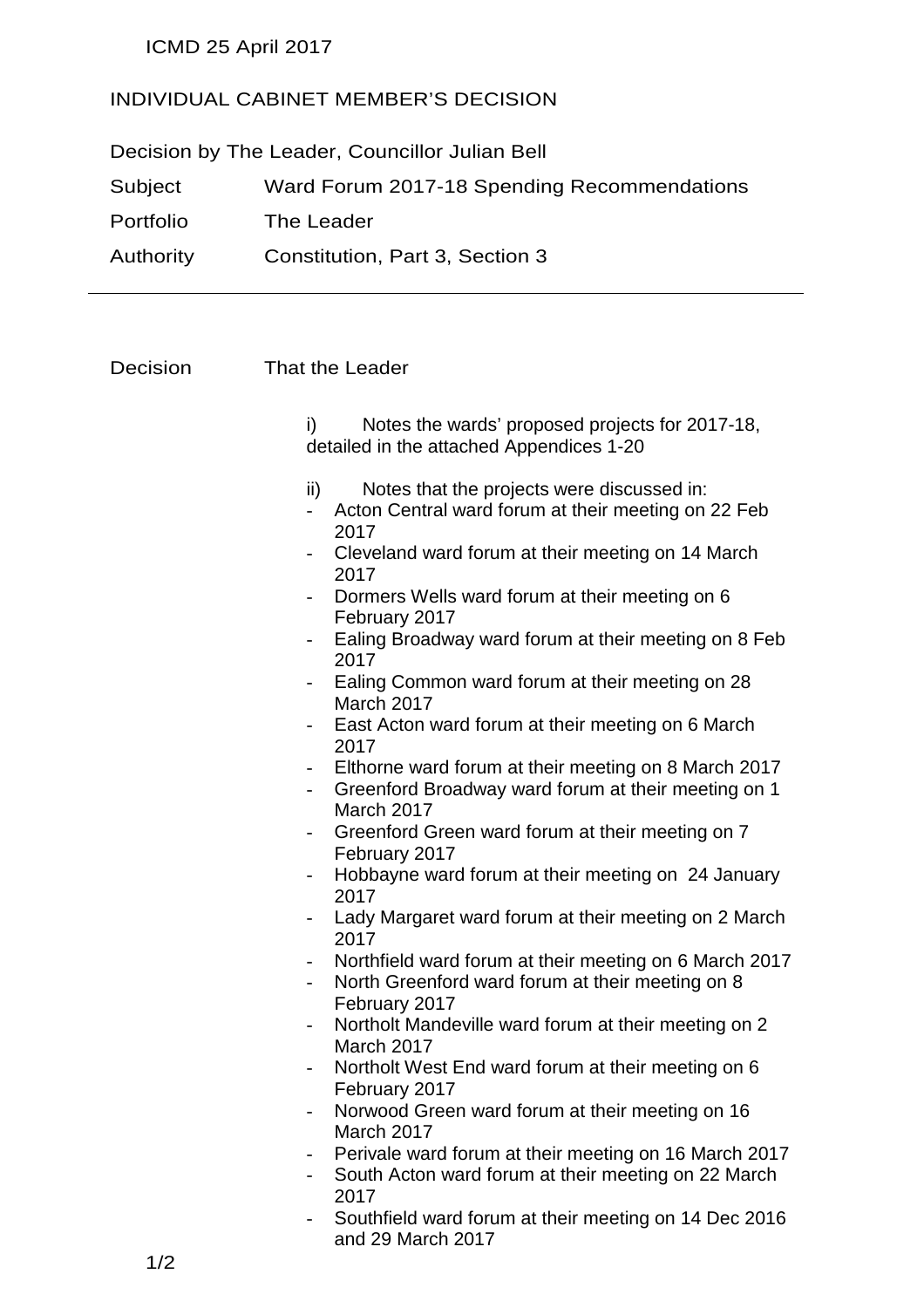|  | Walpole ward forum at their meeting on 27 March 2017 |
|--|------------------------------------------------------|
|--|------------------------------------------------------|

iii) Agrees that the projects can be implemented, subject to any preliminary feasibility or technical surveys that are advised by officers and any licenses or statutory consultation that may be required.

iv) Authorises the Executive Director Environment & Customer Services to approve amendments to the agreed projects and the allocation of the contingency funds and any changes to the ward budget required as a result of changes to the project following consultation with the Leader and the appropriate ward councillors.

v) Notes that these projects are scheduled for implementation in the municipal year 2017-18.

### Reason<br>for Decision On 13 November 2007 Cabinet agreed to a new structure for neighbourhood governance in the borough, centred around ward councillors and that £40k of capital funding would be made available to each ward. This is to be spent taking into account the recommendations of those ward councillors, who would utilise and develop informal and formal networks to consult local people. From the 2010-11 to the 2014-15 financial year Cabinet agreed an allocation per ward of £37.5k – comprising £30k capital and £7.5k revenue. From 2015-16 each ward has been allocated a budget totalling £30k – comprising £25k capital and £5k revenue to fund projects. Since the first round of ward forum meetings, held during September 2008, ward councillors have continued to conduct consultations to collate a set of spending proposals for subsequent financial years. The consultation mechanisms used have been through various meetings with residents, initial assessment of those proposals with council officers and selection of those to be recommended to the relevant portfolio holder for spend. These

recommendations were presented at ward forums to which all residents within the ward were invited. At these public meetings ward councillors outlined the proposals and the public was invited to make comments or representations. Where required, the ward councillors gave further clarity.

These publicly supported recommendations now need to be approved for spend via an Individual Cabinet Member Decision.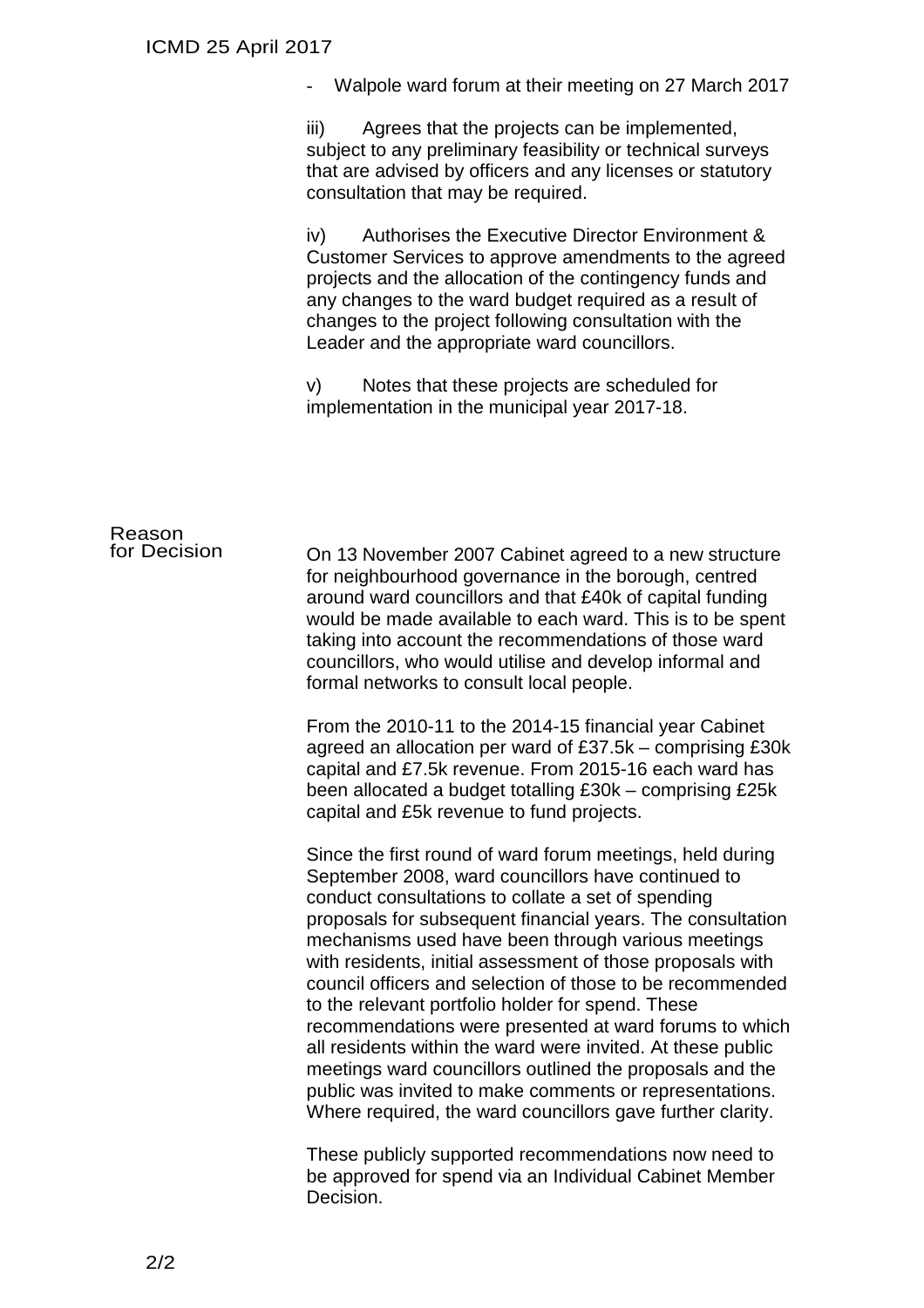## ICMD 25 April 2017

Date of Implementation if not called-in 05<sup>th</sup> May 2017

| Report<br>published   | 13 <sup>th</sup> April 2017        |  |
|-----------------------|------------------------------------|--|
| Shadow<br>consulted   | 13th April 2017                    |  |
| Decision<br>recorded  | 25th April 2017                    |  |
| Decision<br>published | 26th April 2017                    |  |
| Call-in<br>deadline   | 04 <sup>th</sup> May 2017 (5.00pm) |  |

Cabinet member's signature……………………………………………………….. Councillor Julian Bell Leader of the Council Officer recording<br>decision....... decision………………………………………………………….. Linda Zimmerman

**Committee Team Manager** 

3/2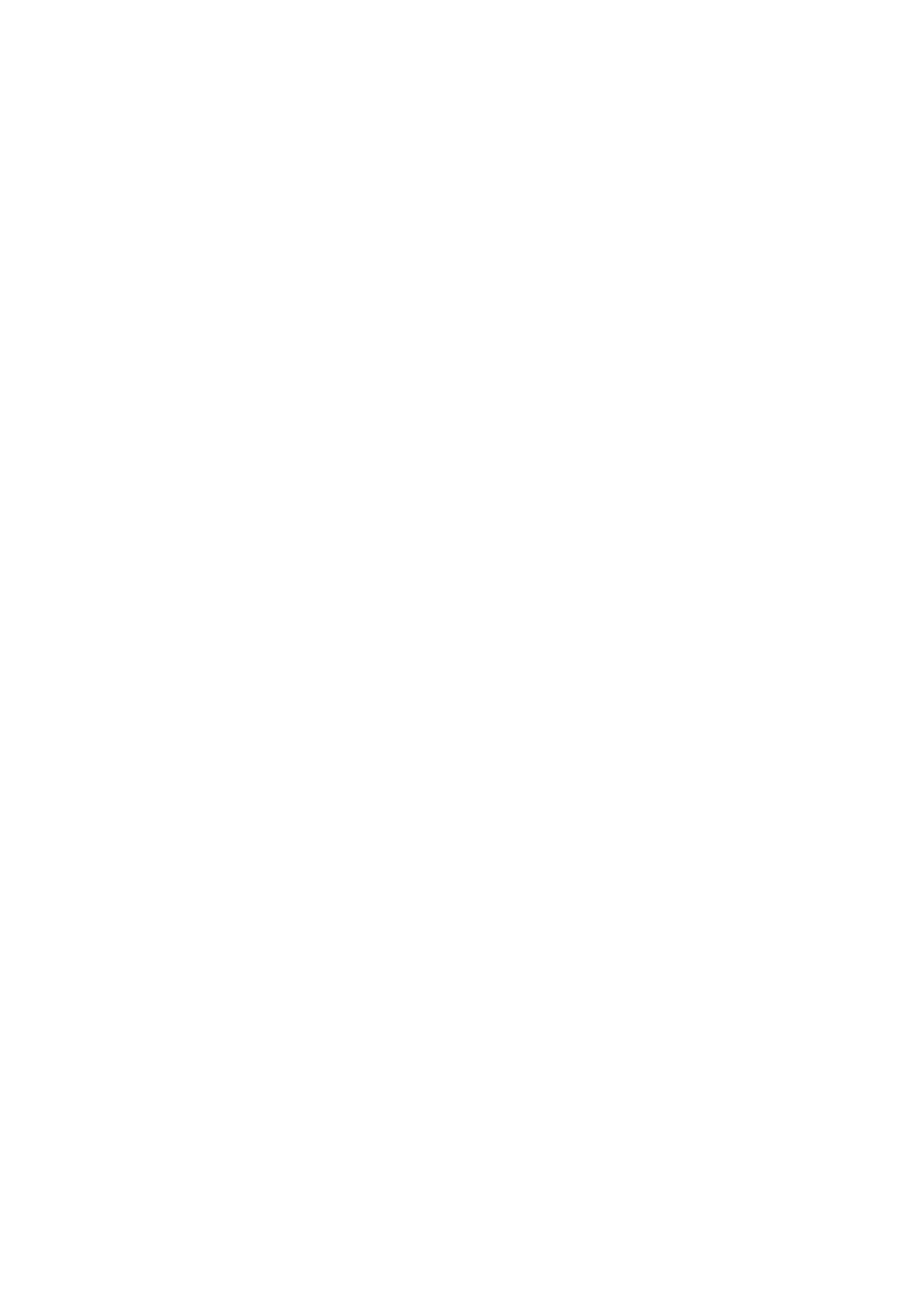| <b>Service Area</b>         | <b>Proposed Scheme</b>                                                                        | <b>Capital</b><br>(E) | <b>Revenue</b><br>(E) | <b>Total</b><br><b>Costs</b><br>(E) |
|-----------------------------|-----------------------------------------------------------------------------------------------|-----------------------|-----------------------|-------------------------------------|
| <b>Highways</b>             | <b>Rectory Road minor</b><br>parking scheme                                                   | 1,200                 |                       | 1,200                               |
| <b>Highways</b>             | Kerb buildout at junction of<br><b>Highfield Road and</b><br><b>Canada Crescent</b>           | 15,000                |                       | 15,000                              |
| <b>Health &amp; Safety</b>  | <b>Automated External</b><br>Defibrillator for Acton<br>schools                               | 5,200                 |                       | 5,200                               |
| <b>Miscellaneous</b>        | <b>Welcome to Acton</b><br>information leaflets $-$ joint<br>project with South Acton<br>Ward |                       | 1,500                 | 1,500                               |
| <b>Total</b>                |                                                                                               | (21, 400)             | (1,500)               | (22,900)                            |
| <b>Balance</b><br>remaining |                                                                                               | 37,300                | 7,000                 | 41,300                              |

## **Available budget £58,700 capital, £8,500 revenue**

#### **Notes:**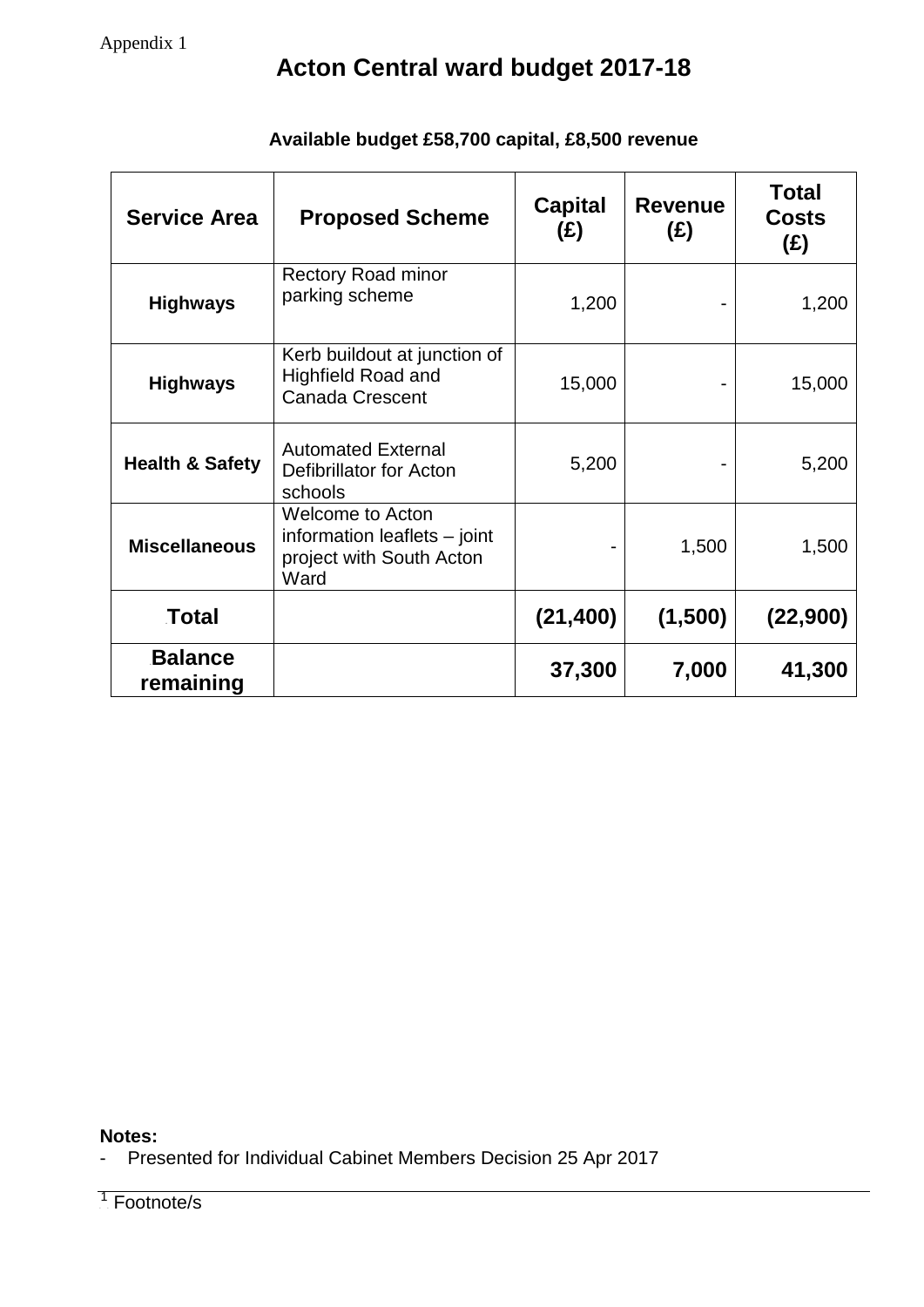Appendix 2

## **Cleveland ward budget 2017/18**

### **Proposed projects**

#### **Available budget £25,200 capital £9,800 revenue**

| <b>Service Area</b>            | <b>Proposed Scheme</b>                                                        | Capital (£) | Revenue (£) | <b>Total</b><br>Costs<br>(E) |          |
|--------------------------------|-------------------------------------------------------------------------------|-------------|-------------|------------------------------|----------|
| <b>Highways</b>                | Parking restrictions at Lanark<br>Close                                       | 2,500       |             | 2,500                        |          |
| Community<br><b>Management</b> | Summer events at Drayton<br>Green, Gurnell Grove and<br>Copley Estate         |             | 6,000       | 6,000                        | Deleted: |
| Community<br><b>Management</b> | Contribution to Thames 21 for<br>improvements along the River<br><b>Brent</b> |             | 2,000       | 2,000                        |          |
| <b>Education</b>               | Defibrillators for 3 x local primary<br>schools/Community spaces              | 3,000       |             | 3,000                        |          |
| Community<br><b>Management</b> | Contribution to Borough of<br><b>Ealing Art Trail</b>                         |             | 1,500       |                              |          |
| Total                          |                                                                               | (5,500)     | (9,500)     | (13,500)                     |          |
| <b>Balance</b><br>Remaining    |                                                                               | 19,700      | 300         | 20,000                       |          |

**Notes:**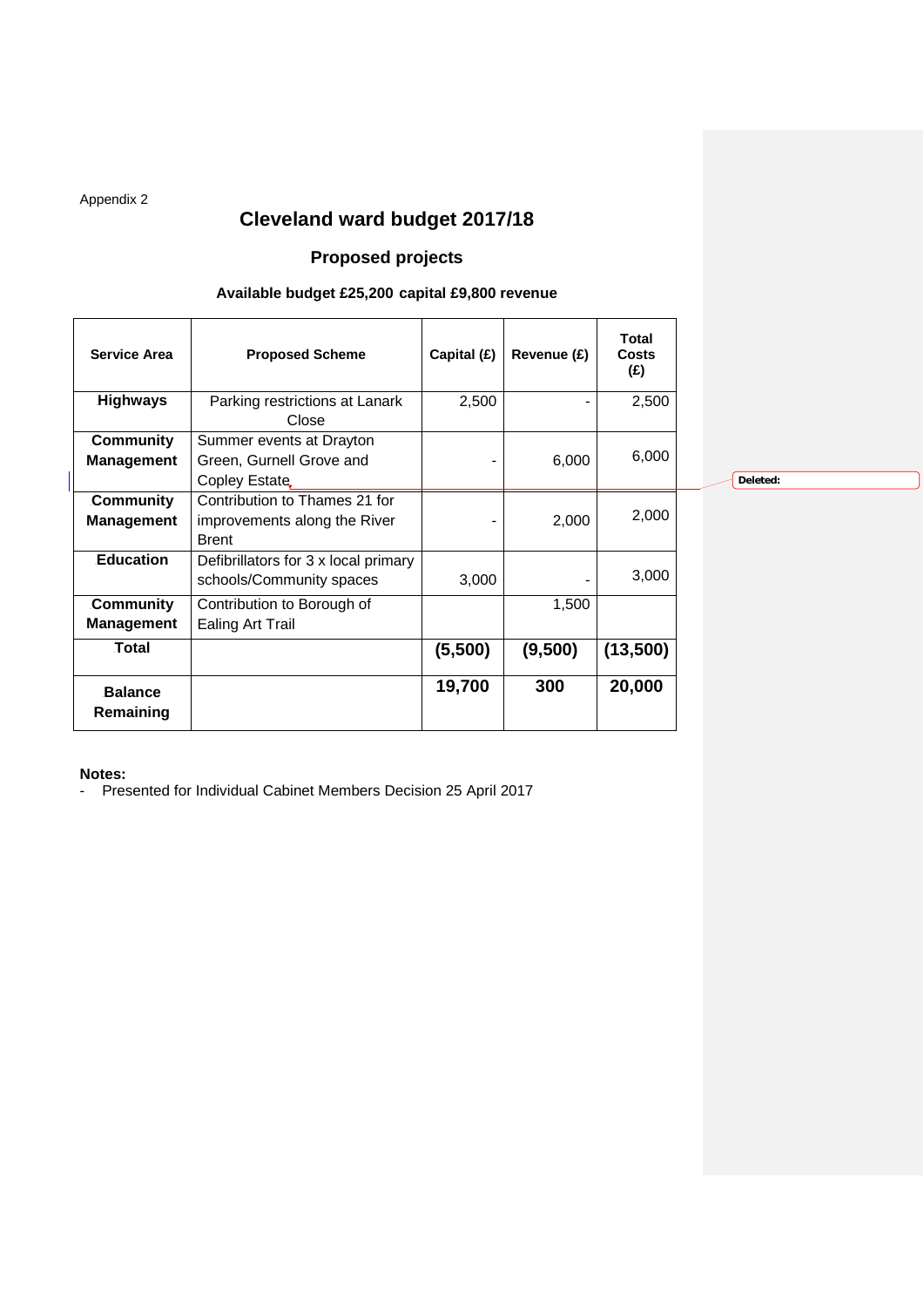### **Dormers Wells ward budget 2017/18: Proposed projects Available budget £63,000 capital, £1,300 revenue**

| <b>Service Area</b>  | <b>Proposed Scheme</b>                                                                                                                                                     | <b>Capital</b><br>(E)    | <b>Revenue</b><br>(E) | <b>Total</b><br><b>Costs</b><br>(E) |
|----------------------|----------------------------------------------------------------------------------------------------------------------------------------------------------------------------|--------------------------|-----------------------|-------------------------------------|
| <b>Parks</b>         | Renovation of chainlink fence to<br>Marnham Field (east of Greenford<br>Road) where significant defects<br>exist                                                           | 1,200                    |                       | 1,200                               |
| <b>Parks</b>         | Provision and installation of metal<br>fencing to Dormers Wells Moated<br>Manor, including gate to school<br>(Dormers Wells)                                               | 10,600                   |                       | 10,600                              |
| <b>Highways</b>      | Alexandra Avenue and large<br>vehicles - reduce size of the island<br>(pending review of proposals<br>affecting 68 The Broadway,<br>Southall)                              | 9,600                    |                       | 9,600                               |
| <b>Highways</b>      | Contribution towards 2017/18 road<br>resurfacing and footway renovation<br>programme. <sup>1</sup>                                                                         | 30,000                   |                       | 30,000                              |
| Education            | Defibrillator to be offered to each<br>school in the ward. <sup>2</sup>                                                                                                    | 3,000                    |                       | 3,000                               |
| Envirocrime          | Temporary deployment of CCTVs<br>at i) Dale Road and ii) Kings<br>Avenue $3$ - subject to officers'<br>approval                                                            |                          | 1,640                 | 1,640                               |
| <b>Miscellaneous</b> | Hanging baskets for Uxbridge<br>Road from the Iron Bridge to Green<br>Drive (split with Norwood Green)                                                                     |                          | 1,250                 | 1,250                               |
| <b>Miscellaneous</b> | Contribution towards outdoor art<br>project's crowdfunding campaign                                                                                                        | 1,500                    |                       | 1,500                               |
| <b>Miscellaneous</b> | Contribution towards the costs of a<br>placement on the Middlesex & NW<br>London ACF training programme in<br>South Africa this summer for one<br>Dormers Wells army cadet | $\overline{\phantom{a}}$ | 700                   | 700                                 |

 $1$  to include upgrade of footway for new road layout of a mini-roundabout at Burns Avenue/Carlyle Avenue junction -

 $\overline{a}$ 

these particular costs to be shared with Lady Margaret ward<br>
<sup>2</sup> Dormers Wells Infant School, Dormers Wells Junior School, North Primary School<br>
<sup>3</sup> 2 deployment at £820 (£550 installation cost and 30 days @£9 per day)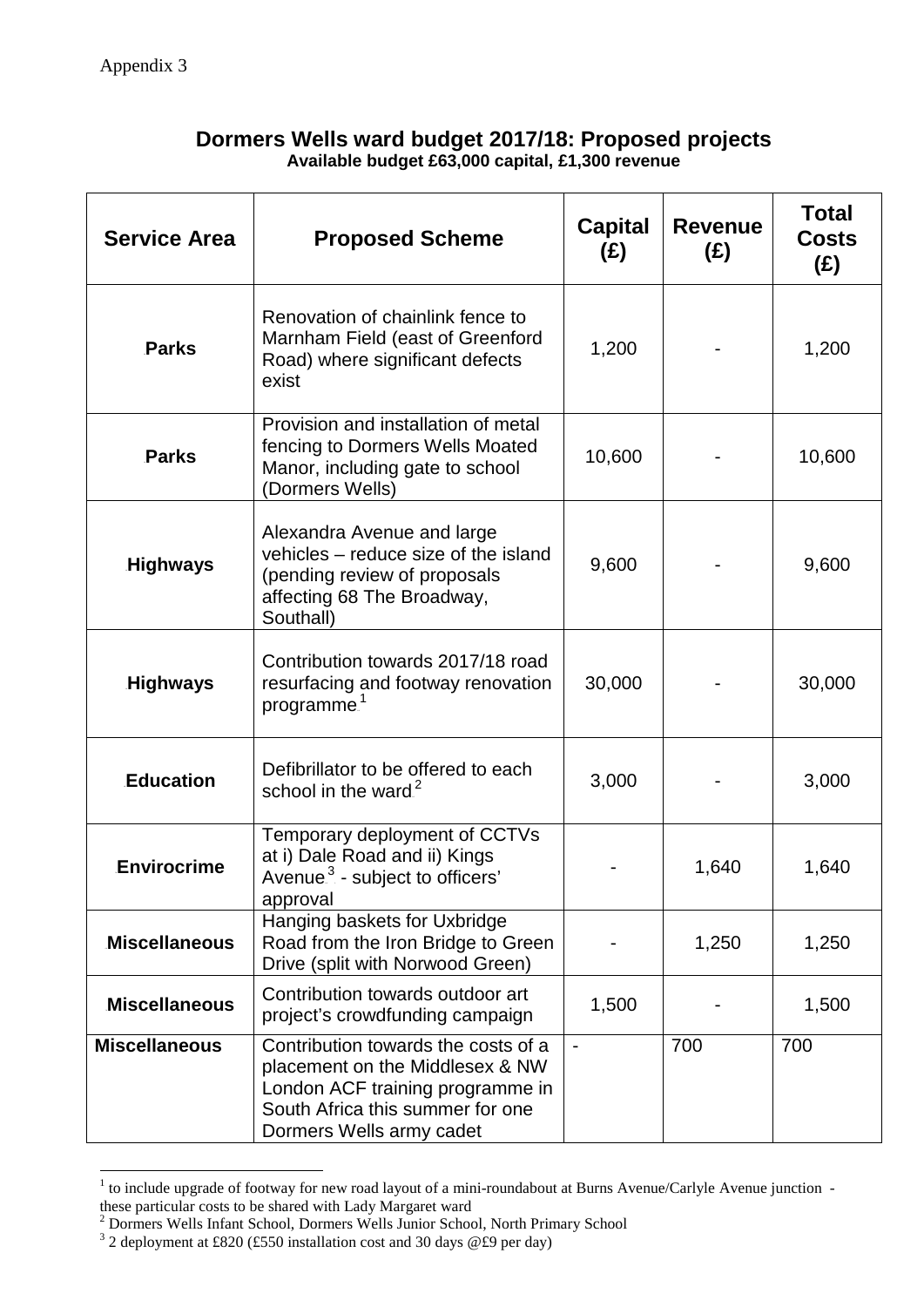| <b>Service Area</b>         | <b>Proposed Scheme</b>        | <b>Capital</b><br>(E) | <b>Revenue</b><br>(E) | <b>Total</b><br><b>Costs</b><br>(£) |
|-----------------------------|-------------------------------|-----------------------|-----------------------|-------------------------------------|
|                             | <b>Subtotal</b>               | (55,900)              | (3,590)               | (59,490)                            |
|                             | <b>Exchange with Elthorne</b> | (2, 290)              | 2,290                 | $\blacksquare$                      |
| <b>Balance</b><br>remaining |                               | 4,810                 | ۰                     | 4,810                               |

**Notes:**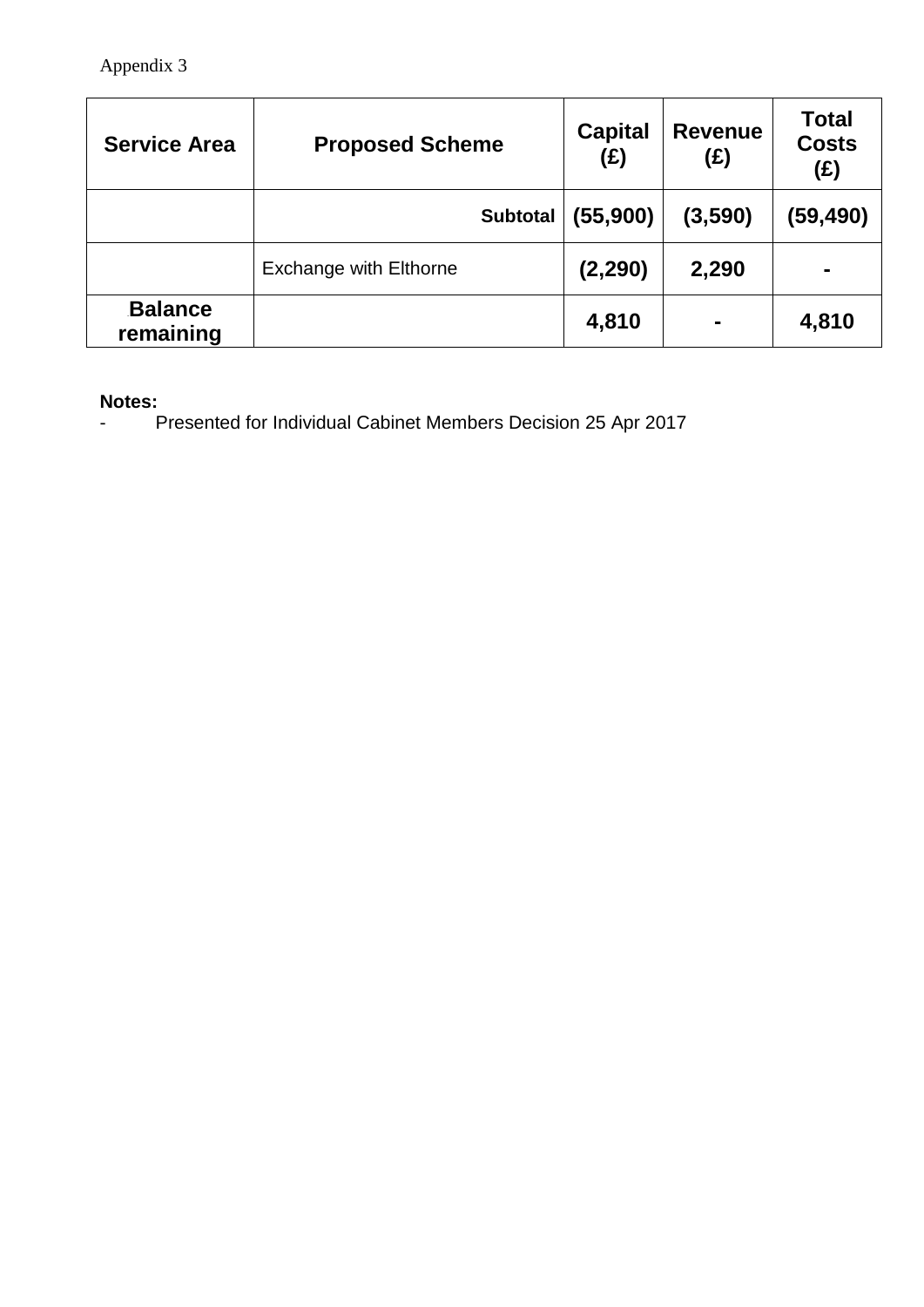# **Ealing Broadway ward budget 2017-18**

## **Proposed projects**

## **Available budget £40,100 capital, £12,400 revenue**

| <b>Service</b><br><b>Area</b>  | <b>Proposed Scheme</b>                                                                           | <b>Capital</b><br>(E) | <b>Revenue</b><br>(E) | <b>Total</b><br><b>Costs</b><br>(E) |
|--------------------------------|--------------------------------------------------------------------------------------------------|-----------------------|-----------------------|-------------------------------------|
| Community<br><b>Management</b> | Plaque to Charles Jones in<br><b>Windsor Road</b>                                                |                       | 1,000                 | 1,000                               |
| <b>Highways</b>                | Hartington Road minor parking<br>scheme                                                          | 1,000                 |                       | 1,000                               |
| <b>Highways</b>                | Refurbishment of two electrical<br>cabinets in Hillcroft Crescent and<br><b>St Stephens Road</b> | 1,000                 |                       | 1,000                               |
| <b>Highways</b>                | Gordon Road minor parking<br>scheme                                                              | 1,200                 |                       | 1,200                               |
| Total                          |                                                                                                  | (3,200)               | (1,000)               | (4,200)                             |
| <b>Balance</b><br>remaining    |                                                                                                  | 36,900                | 11,400                | 48,300                              |

**Notes:**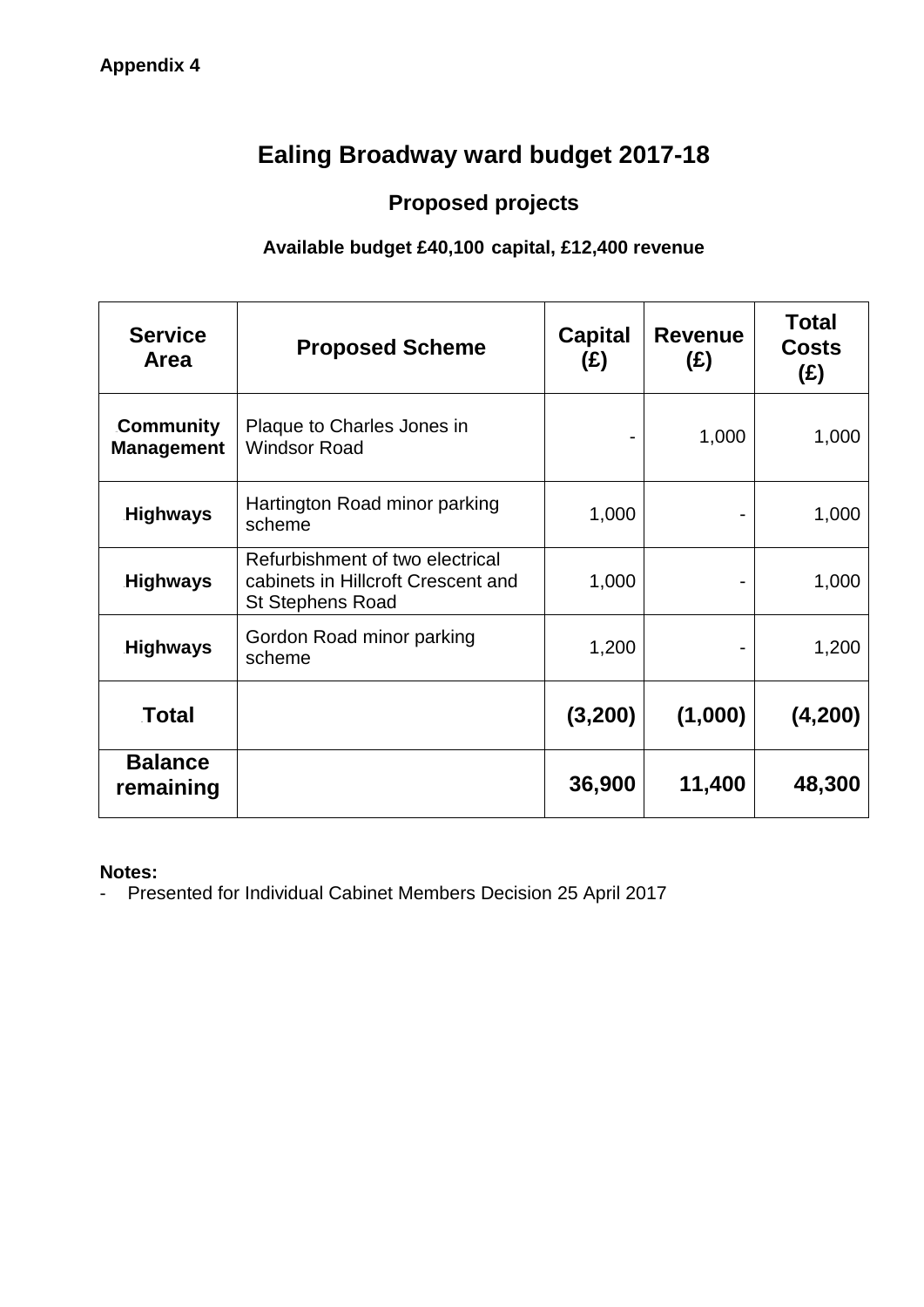| <b>Service Area</b>         | <b>Proposed Scheme</b>                                                                                                          | <b>Capital</b><br>(£) | <b>Revenue</b><br>(E) | <b>Total</b><br><b>Costs</b><br>(E) |
|-----------------------------|---------------------------------------------------------------------------------------------------------------------------------|-----------------------|-----------------------|-------------------------------------|
| <b>Highways</b>             | Heritage signs for Ealing<br>Common - Phase 6                                                                                   | 12,500                |                       | 12,500                              |
| <b>Trees</b>                | Street tree planting around<br>the ward (to be match<br>funded with MoL funding)                                                |                       | 5,000                 | 5,000                               |
| <b>Miscellaneous</b>        | Contribution to the Ealing<br>& Hanwell (Boston Road)<br>Allotment Association -<br>sponsorship of the Annual<br>Show (2 years) |                       | 2,000                 | 2,000                               |
| <b>Miscellaneous</b>        | <b>Contribution towards BEAT</b><br>(Borough of Ealing Art<br>Trail).                                                           |                       | 1,000                 | 1,000                               |
| Total                       |                                                                                                                                 | (12,500)              | (8,000)               | (20, 500)                           |
| <b>Balance</b><br>remaining |                                                                                                                                 | 39,100                | 3,800                 | 42,900                              |

## **Available budget £51,600 capital, £11,800 revenue**

## **Notes:**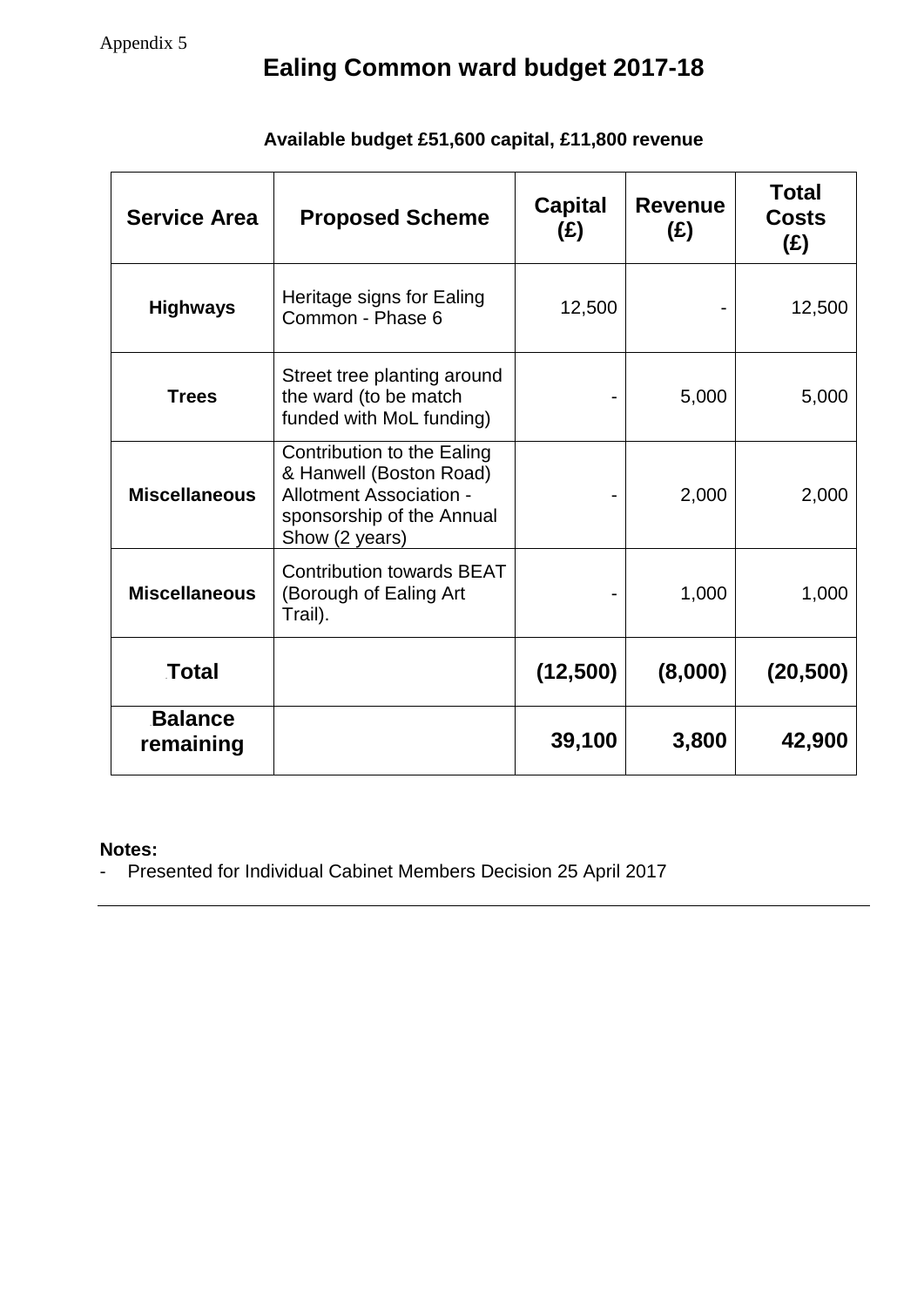## **Available budget £63,000 capital, £5,400 revenue**

| <b>Service Area</b>            | <b>Proposed Scheme</b>                                 | <b>Capital</b><br>(E) | <b>Revenue</b><br>(E) | <b>Total</b><br><b>Costs</b><br>(E) |
|--------------------------------|--------------------------------------------------------|-----------------------|-----------------------|-------------------------------------|
| Parks                          | <b>Wesley Playing Fields</b><br>outdoor gym equipment  | 6,000                 |                       | 6,000                               |
| Parks                          | <b>Wesley Playing Fields</b><br>flood areas            | 3,000                 |                       | 3,000                               |
| <b>Parks</b>                   | Horn Lane verge low-<br>level metal railing            | 8,300                 |                       | 8,300                               |
| Community<br><b>Management</b> | Contribution to the<br>junior parkrun in Acton<br>Park |                       | 1,000                 | 1,000                               |
| <b>Health and Safety</b>       | <b>Automated External</b><br><b>Defibrillators</b>     | 5,200                 |                       | 5,200                               |
| <b>Housing</b>                 | <b>Acton Vale Estate</b><br>playground upgrade         | <b>TBC</b>            |                       | <b>TBC</b>                          |
| Total                          |                                                        | (22,500)              | (1,000)               | (23,500)                            |
| <b>Balance</b><br>remaining    |                                                        | 40,500                | 4,400                 | 44,400                              |

#### **Notes:**

- Presented for Individual Cabinet Members Decision 25 April 2017

<sup>1</sup> Footnote/s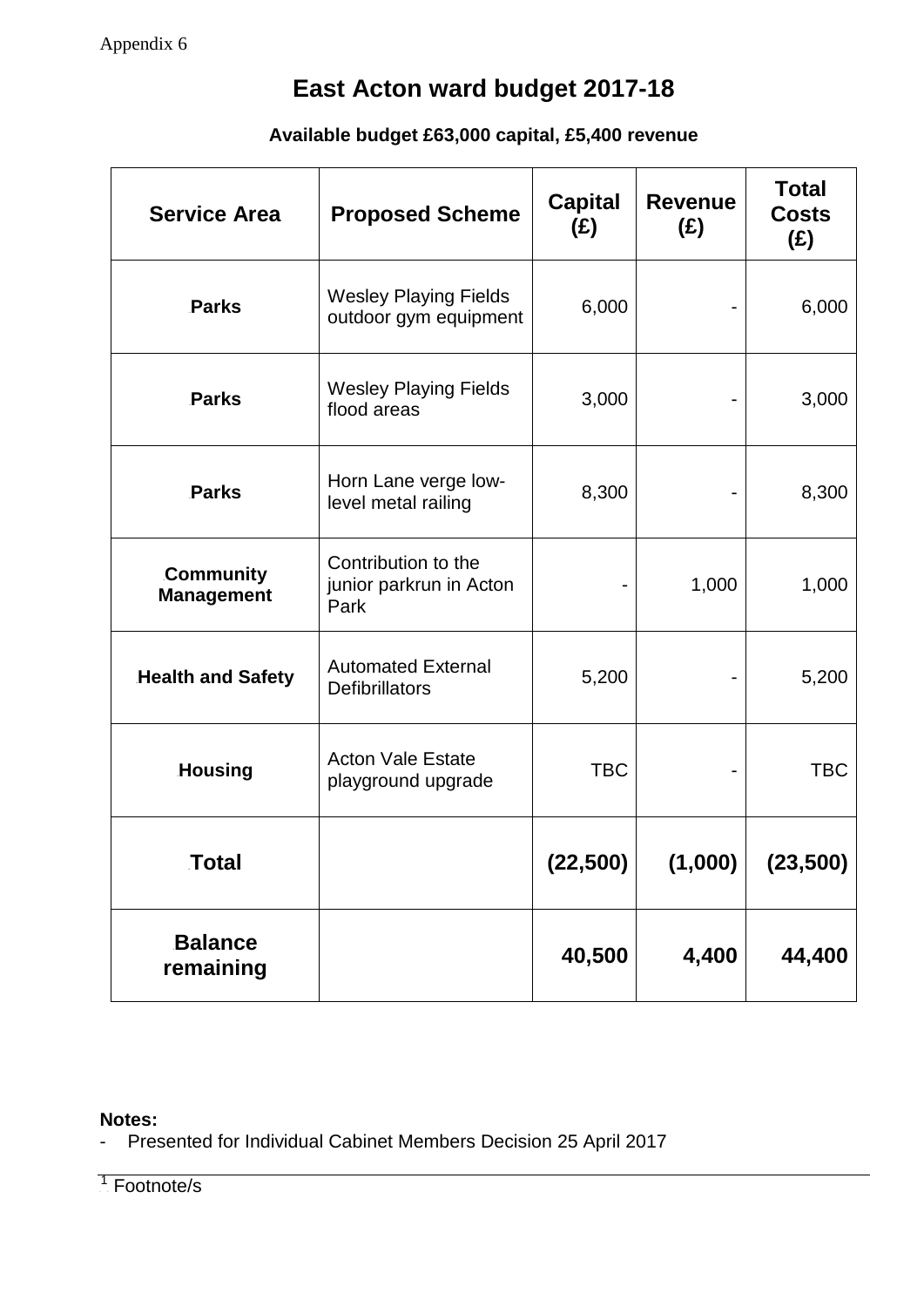## **Elthorne ward budget 2017/18 Proposed projects Available budget £41,200 capital, £22,900 revenue**

| <b>Service Area</b>   | <b>Proposed Scheme</b>                                                                                                                                                                                                                         | <b>Capital</b><br>(E) | <b>Revenue</b><br>(E) | <b>Total</b><br><b>Costs</b><br>(E) |
|-----------------------|------------------------------------------------------------------------------------------------------------------------------------------------------------------------------------------------------------------------------------------------|-----------------------|-----------------------|-------------------------------------|
| <b>Miscellaneous</b>  | West Ealing Christmas Fair (retrospective<br>payment for Christmas 2016 event)                                                                                                                                                                 |                       | 500                   | 500                                 |
| <b>Miscellaneous</b>  | Contribution toward Hobbayne Half Acre<br>Field Association for improvements to the<br>field under the viaduct behind Connelly<br>Dell                                                                                                         | 6,000                 |                       | 6,000                               |
| <b>Miscellaneous</b>  | Contribution towards purchase of storage<br>unit for staging for Hanwell Carnival                                                                                                                                                              | 3,000                 | 2,000                 | 5,000                               |
| <b>Miscellaneous</b>  | Provision of art workshops in May half<br>term, summer 2017 and February 2018<br>half term                                                                                                                                                     |                       | 4,500                 | 4,500                               |
| <b>Highways</b>       | Yellow lines for Station Road (pending<br>results of CPZ)                                                                                                                                                                                      | 1,500                 |                       | 1,500                               |
| <b>Highways</b>       | Yellow lines for St Ann's School,<br>Springfield Road, if done at the same time<br>as Station Road (pending results of CPZ)                                                                                                                    | 500                   |                       | 500                                 |
| <b>Legal services</b> | Legal costs to facilitate 7th Hanwell Scout<br>Group to rebuild their scout hut                                                                                                                                                                |                       | 2,000                 | 2,000                               |
| Education             | Defibrillator to be offered to each school in<br>the ward (Ealing Fields High School,<br>Elthorne Park High School, Oaklands<br>Primary School, St John's Primary School,<br>St Joseph's Catholic Primary School, St<br>Mark's Primary School) | 6,000                 |                       | 6,000                               |
|                       | <b>Subtotal</b>                                                                                                                                                                                                                                | (17,000)              | (9,000)               | (26,000)                            |
|                       | <b>Exchange with Dormers Wells</b>                                                                                                                                                                                                             | 2,290                 | (2, 290)              |                                     |
|                       | <b>Revised total</b>                                                                                                                                                                                                                           | (14, 710)             | (11, 290)             | (26,000)                            |
|                       | <b>Balance remaining*</b>                                                                                                                                                                                                                      | 26,490                | 11,610                | 38,100                              |

#### **Notes:**

- Presented for Individual Cabinet Members Decision 25 April 2017
- \*includes exchange £2,290 revenue for capital with Dormers Wells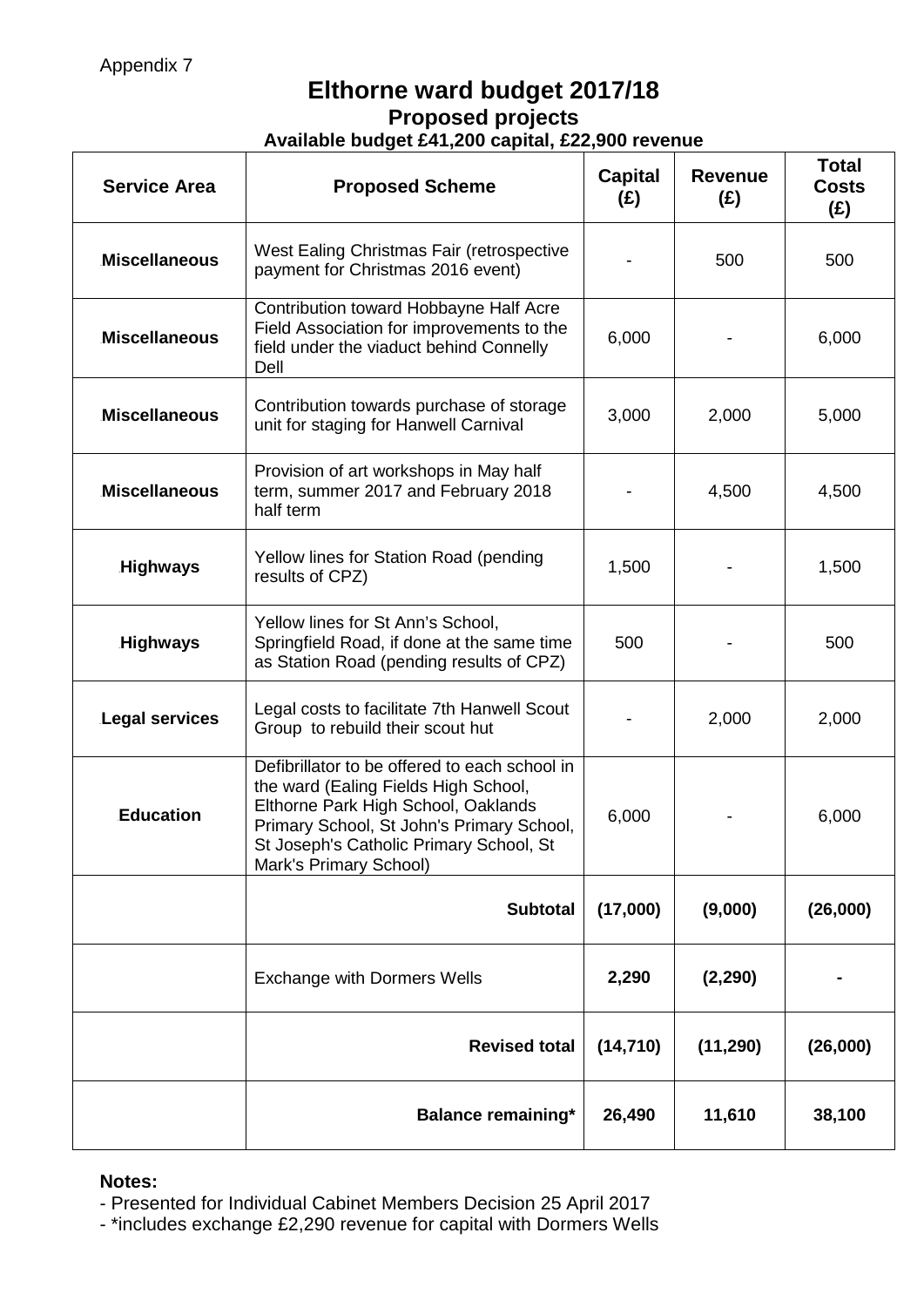## **Greenford Broadway ward budget 2017/18 Proposed projects**

## **Available budget £65,900 capital £9,700**

| <b>Service Area</b>         | <b>Proposed Scheme</b>                                              | <b>Capital</b><br>(E) | <b>Revenue</b><br>(E) | <b>Total</b><br><b>Costs</b><br>(E) |
|-----------------------------|---------------------------------------------------------------------|-----------------------|-----------------------|-------------------------------------|
| <b>Schools</b>              | Sow and Grow Programme -<br><b>Stanhope Primary School</b>          | 2,000                 |                       | 2,000                               |
| Highways                    | DYL's at junction of Adrienne Avenue<br>to Lady Margaret roundabout | 1,000                 |                       | 1,000                               |
| Highways                    | Keep Clear box at The Broadway<br>junction to Mansell Road          | 500                   |                       | 500                                 |
| <b>Community</b>            | <b>Contribution to Greenford Carnival</b><br>2017                   | 5,000                 |                       | 5,000                               |
| Community                   | <b>Greenford Community Centre</b><br>Summer Playscheme              |                       | 500                   | 500                                 |
| Community                   | Orchard at Marnham Fields                                           | 5,000                 |                       | 5,000                               |
| Highways                    | Resurface part of alleyway at Mansell<br>Road                       | 6,000                 |                       | 6,000                               |
| Gating                      | Gate alleyway at Mansell Road                                       | 2,125                 |                       | 2,125                               |
| <b>Public Health</b>        | Defibrillators for community spaces                                 | 2,000                 |                       | 2,000                               |
| Total                       |                                                                     | 23,625                | 500                   | 24,125                              |
| <b>Balance</b><br>remaining |                                                                     | 42,275                | 9,200                 | 51,475                              |

**Notes:**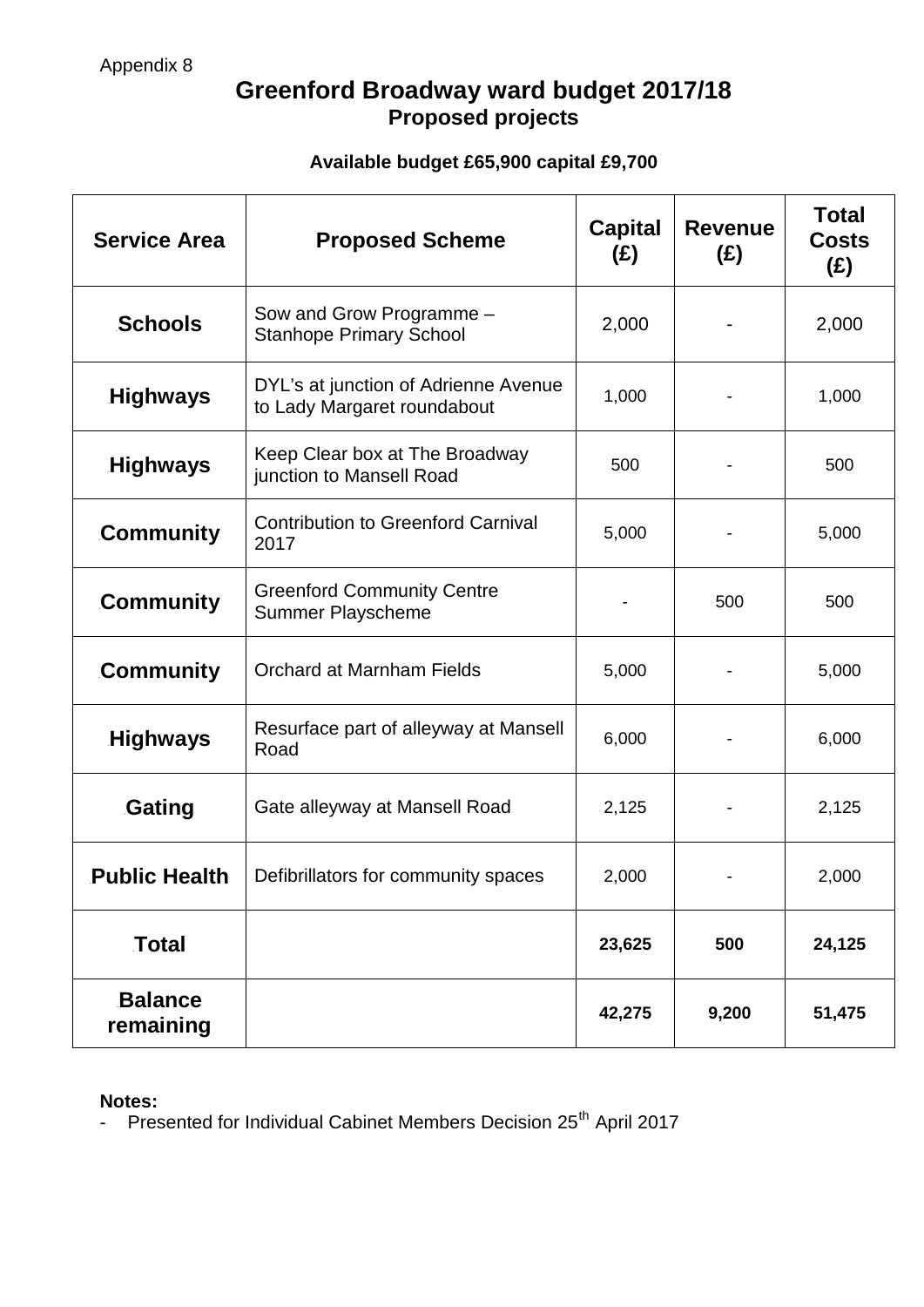## **Greenford Green ward budget 2017/18 Proposed projects**

| <b>Service Area</b>            | <b>Proposed Scheme</b>                                                                                                                                                                                                               | <b>Capital</b><br>(E) | <b>Revenue</b><br>(E) | <b>Total</b><br><b>Costs</b><br>(E) |
|--------------------------------|--------------------------------------------------------------------------------------------------------------------------------------------------------------------------------------------------------------------------------------|-----------------------|-----------------------|-------------------------------------|
| Community<br><b>Management</b> | <b>Contribution to Greenford Community</b><br><b>Centre Summer Playscheme</b>                                                                                                                                                        |                       | 500                   | 500                                 |
| Community<br><b>Management</b> | <b>Contribution to Greenford Carnival</b>                                                                                                                                                                                            | 5,000                 |                       | 5,000                               |
| Community<br><b>Management</b> | <b>Contribution to North Greenford</b><br><b>Football Club</b>                                                                                                                                                                       | 7,000                 |                       | 7,000                               |
| <b>Public Health</b>           | Defibrillators for Schools / Community<br>Spaces                                                                                                                                                                                     | 4,000                 |                       | 4,000                               |
| <b>Highways</b>                | Resurface path at alleyway along the<br>rear of the rear of 44 to 60 Oldfield<br>Circus - addressing all the defects,<br>pot holes, remedying the existing<br>non-functional gully and resurfacing<br>the concrete road with tarmac. | 9,000                 |                       | 9,000                               |
| Regeneration                   | <b>Festive Lights at Oldfield Circus</b><br>December 2016                                                                                                                                                                            |                       | 1,200                 |                                     |
| Total                          |                                                                                                                                                                                                                                      | 25,000                | 1,700                 | 26,700                              |
| <b>Balance</b><br>remaining    |                                                                                                                                                                                                                                      | 23,000                | 3,300                 | 26,300                              |

## **Available budget £48,000 capital £5,000 revenue**

### **Notes:**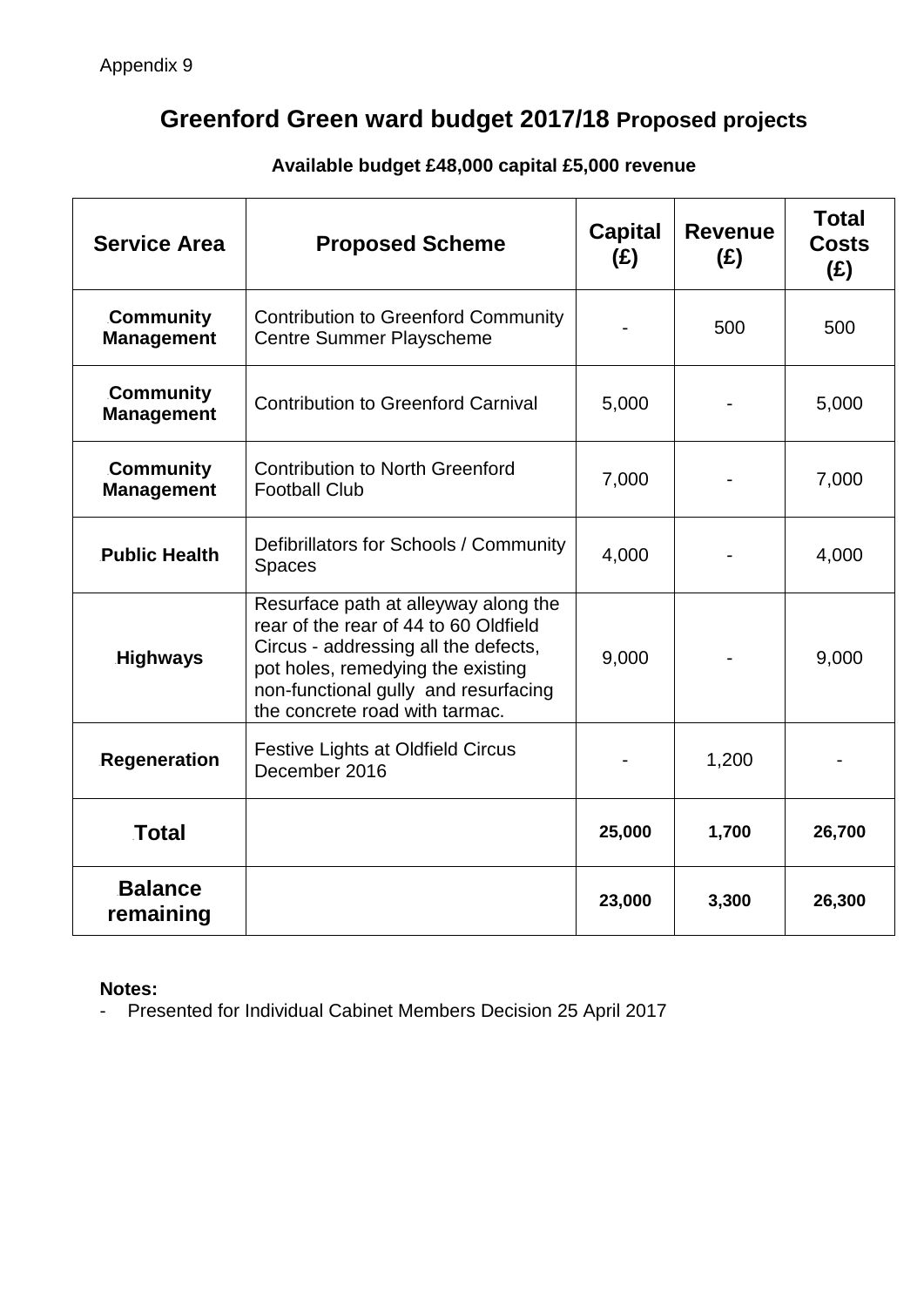# **Hobbayne ward budget 2017/18**

# **Proposed projects**

## **Available budget £60,400 capital, £14,700 revenue**

| <b>Service</b><br>Area         | <b>Proposed Scheme</b>                          | <b>Capital</b><br>(E) | <b>Revenue</b><br>(E) | <b>Total</b><br><b>Costs</b><br>(E) |
|--------------------------------|-------------------------------------------------|-----------------------|-----------------------|-------------------------------------|
| Community<br><b>Management</b> | Art workshops Summer 2017 and<br>Halloween 2017 |                       | 3,000                 | 3,000                               |
| <b>Public Health</b>           | Defibrillators for schools/community<br>spaces  | 4,000                 |                       | 4,000                               |
| Total                          |                                                 | 4,000                 | 3,000                 | 7,000                               |
| <b>Balance</b><br>remaining    |                                                 | 56,400                | 11,700                | 68,100                              |

#### **Notes:**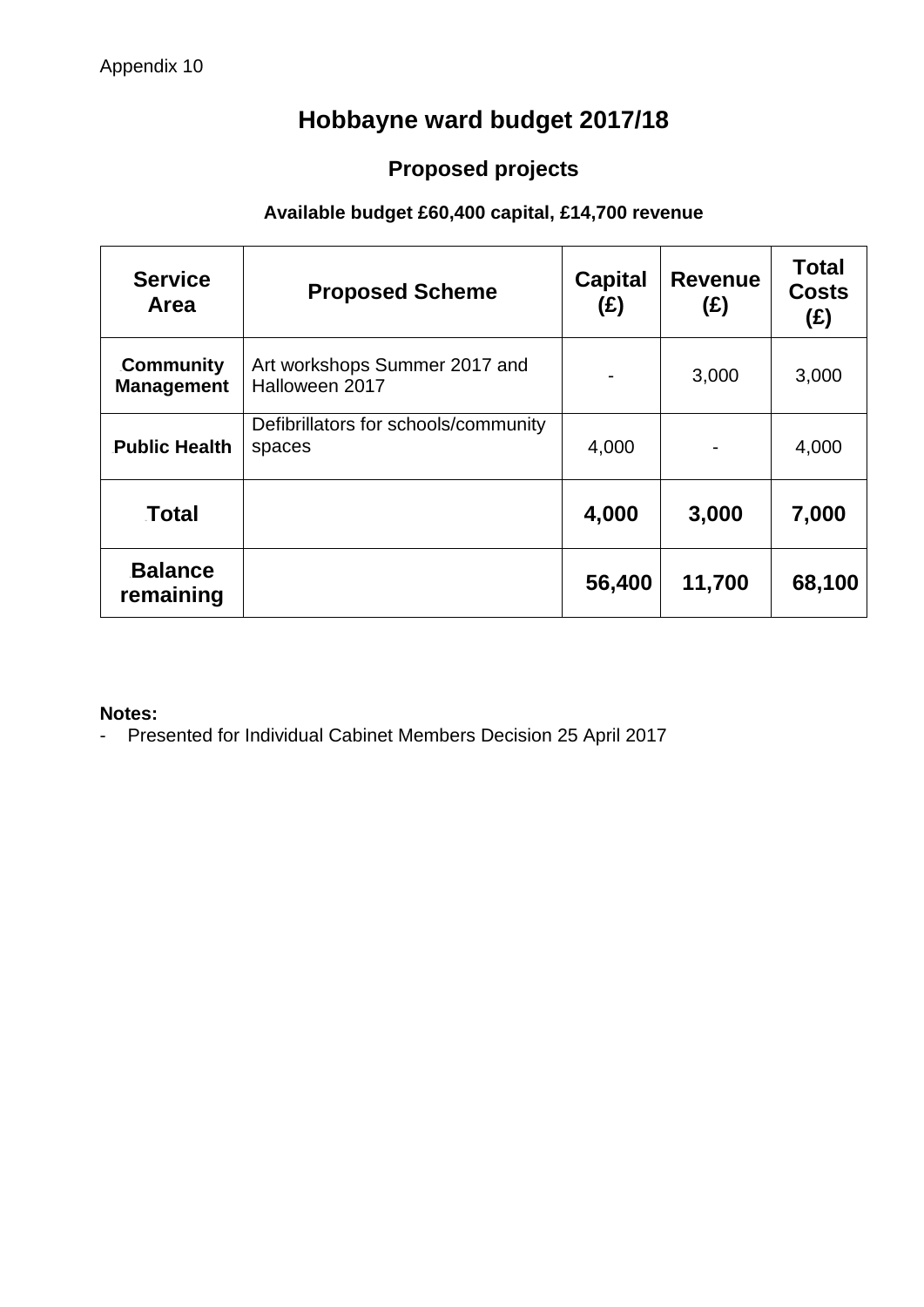## **Lady Margaret ward budget 2017/18 Proposed projects Available budget £46,200 capital, £6,700 revenue**

| <b>Service Area</b>         | <b>Proposed Scheme</b>                                                                                                                                                                 | <b>Capital</b><br>(E) | <b>Revenue</b><br>(E) | <b>Total</b><br><b>Costs</b><br>(E) |
|-----------------------------|----------------------------------------------------------------------------------------------------------------------------------------------------------------------------------------|-----------------------|-----------------------|-------------------------------------|
| <b>Highways</b>             | Minor parking scheme to protect<br>entrance/exit of service road to<br>leading to garages behind Enmore<br>and Hillside Roads (pending results<br>of Greenford South CPZ consultation) | 1,500                 |                       | 1,500                               |
| <b>Parks</b>                | Additional fitness equipment for<br>Spikesbridge                                                                                                                                       | 10,000                |                       | 10,000                              |
| <b>Parks</b>                | Additional fitness equipment for<br><b>Jubilee Park</b>                                                                                                                                | 10,000                |                       | 10,000                              |
| Parks                       | Outdoor gym kit for Greenford<br><b>Recreation Ground</b>                                                                                                                              | 10,000                |                       | 10,000                              |
| Total                       |                                                                                                                                                                                        | (31,500)              |                       | (31,500)                            |
| <b>Balance</b><br>remaining |                                                                                                                                                                                        | 14,700                | 6,700                 | 21,400                              |

#### **Notes:**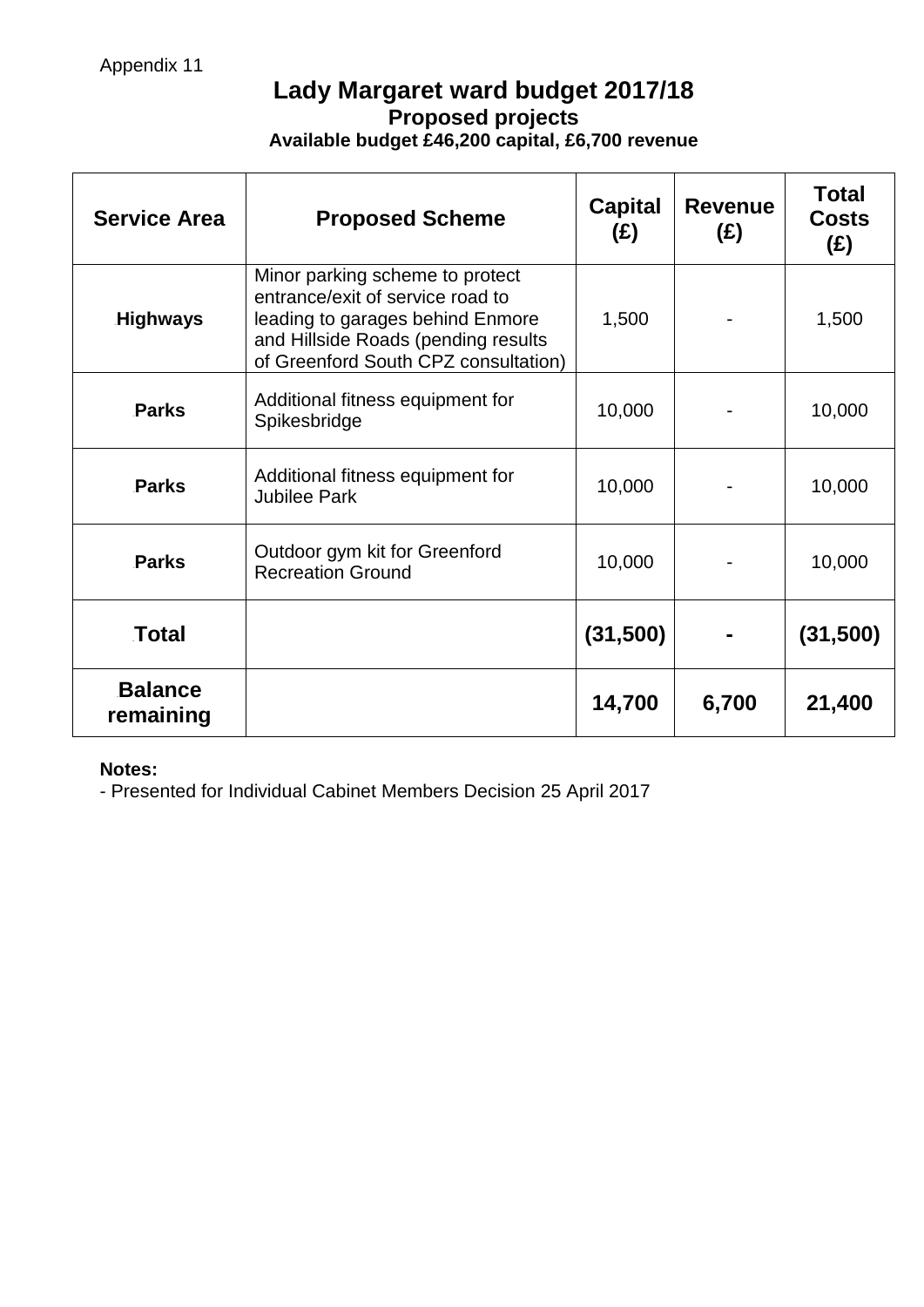## **Northfield ward budget 2017/18 Proposed projects Available budget £99,000 capital, £23,900 revenue**

| <b>Service Area</b>     | <b>Proposed Scheme</b>                                                                                                                     | <b>Capital</b><br>(E) | <b>Revenue</b><br>(E) | <b>Total</b><br><b>Costs</b><br>(£) |
|-------------------------|--------------------------------------------------------------------------------------------------------------------------------------------|-----------------------|-----------------------|-------------------------------------|
| Regeneration            | Traffic Management Order for bike<br>hanger - shared with East Acton                                                                       |                       | 750                   | 750                                 |
| <b>Parking Services</b> | Contribution towards the costs of a<br>lollipop person for Mount Carmel RC<br><b>Primary School</b>                                        |                       | 1,000                 | 1,000                               |
| <b>Highways</b>         | 20 MPH roundels painted (for 20mph<br>zone south of railway and 8 roundels in<br>N22 South Hanwell Northfield 20mph<br>zone)               | 2,500                 |                       | 2,500                               |
| Highways                | Minor parking schemes<br>DYL 132-134 Midhurst Road<br>DYL adj 84 Haslemere Road<br>(to be included with TMO for bike<br>hangars)           | 500                   |                       | 500                                 |
| Trees                   | Match funding towards 80 new street<br>trees (£250 per tree) with parks and<br>Mayor of London                                             | 5,000                 |                       | 5,000                               |
| <b>Regeneration</b>     | Christmas lights for 2016 on Northfields<br>Ave (shared with Walpole)                                                                      |                       | 3,140                 | 3,140                               |
| Highways                | Additional funds for Occupation Lane<br>illuminated signs                                                                                  | 1,590                 |                       | 1,590                               |
| Highways                | Repair southern pavement of Belsize<br>Avenue to facilitate easier access to<br>Northfields Avenue for older people living<br>in this area | 5,000                 |                       | 5,000                               |
|                         | Total                                                                                                                                      | (14, 590)             | (4,890)               | (19, 480)                           |
|                         | <b>Balance remaining</b>                                                                                                                   | 84,410                | 19,010                | 103,420                             |

## **Notes:**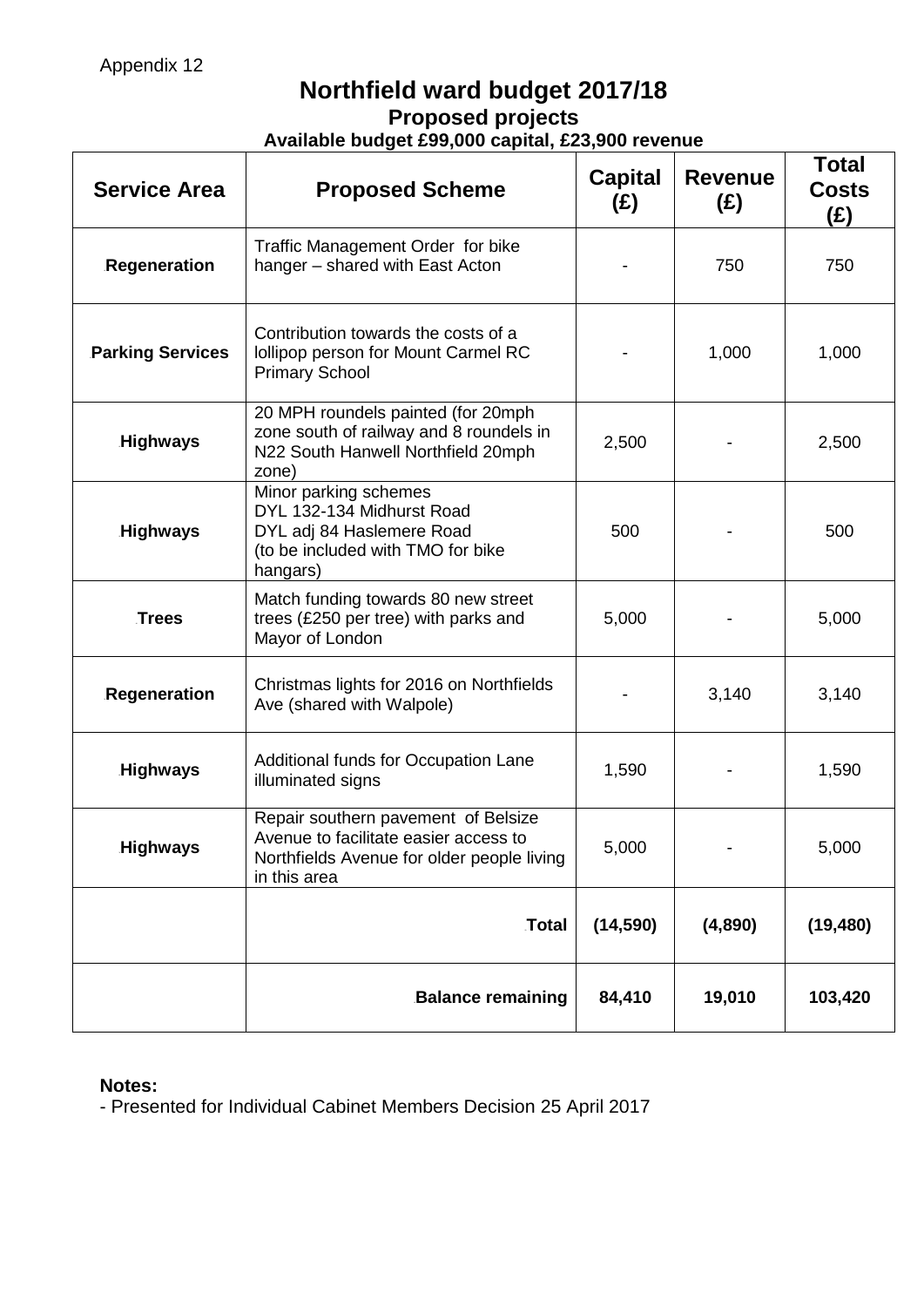## **North Greenford ward budget 2017/18 Proposed projects**

## **Available budget £55,300 capital, £9,000 revenue**

| <b>Service Area</b>            | <b>Proposed Scheme</b>                                             | <b>Capital</b><br>(E) | <b>Revenue</b><br>(E) | <b>Total</b><br><b>Costs</b><br>(E) |
|--------------------------------|--------------------------------------------------------------------|-----------------------|-----------------------|-------------------------------------|
| Community<br><b>Management</b> | <b>Contribution to North Greenford</b><br><b>Football Club</b>     | 8,000                 |                       | 8,000                               |
| Community<br><b>Management</b> | <b>Contribution to Greenford Carnival</b>                          | 5,000                 |                       | 5,000                               |
| Community<br><b>Management</b> | Improvements to scout hut $-2^{nd}$<br><b>Northolt Scout Group</b> | 9,630                 |                       | 9,630                               |
| Parks and<br><b>Community</b>  | Bulb planting at Ridding Lane with<br>local residents              |                       | 2,000                 | 2,000                               |
| <b>Public Health</b>           | Defibrillators for Schools / Community<br><b>Spaces</b>            | 3,000                 |                       | 3,000                               |
| Total                          |                                                                    | (25, 630)             | (2,000)               | (27, 630)                           |
| <b>Balance</b><br>remaining    |                                                                    | 29,670                | 7,000                 | 36,670                              |

#### **Notes:**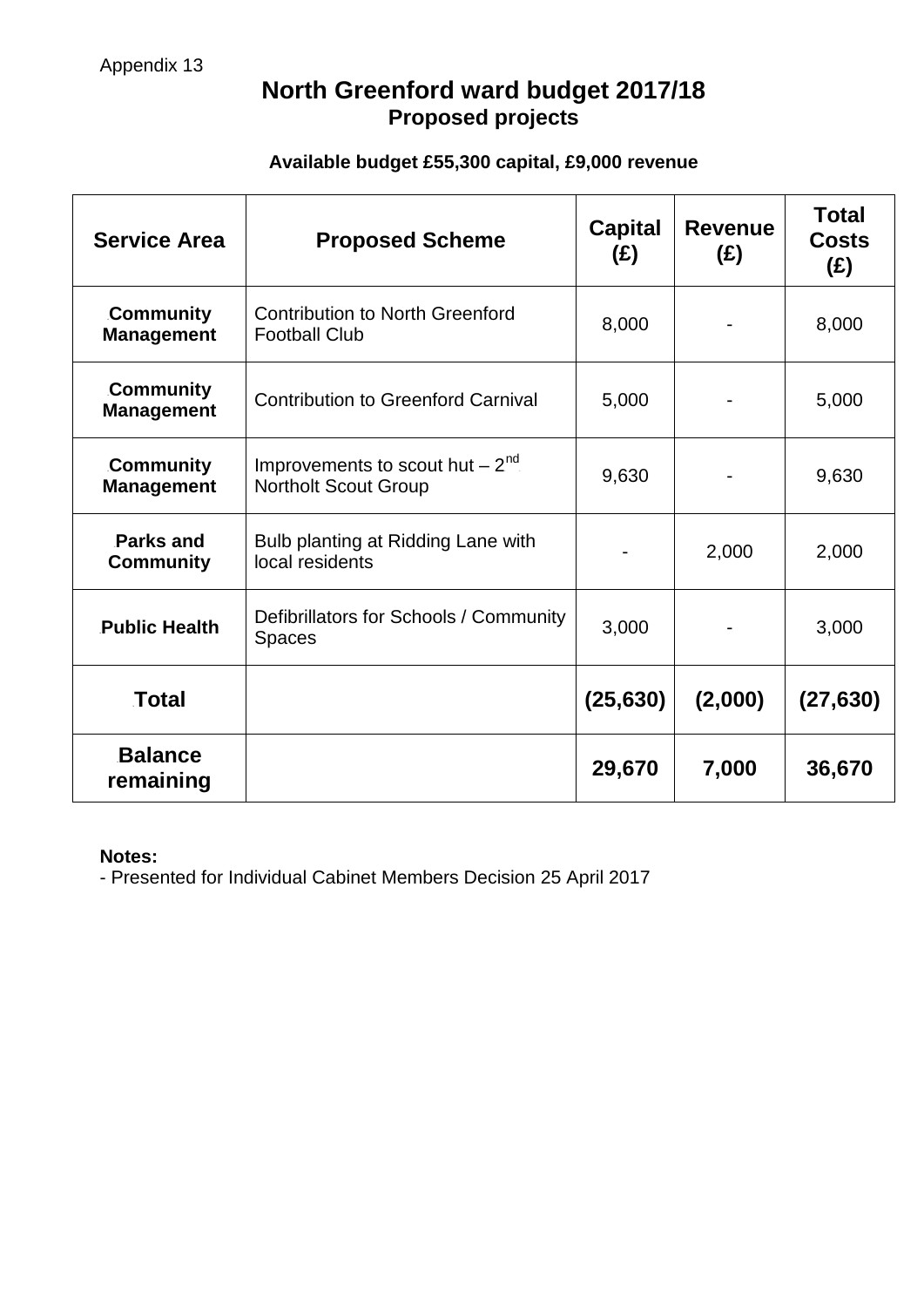# **Northolt Mandeville ward budget 2017/18**

| <b>Service Area</b>         | <b>Proposed Scheme</b>                           | <b>Capital</b><br>(£) | <b>Revenue</b><br>(E) | <b>Total</b><br><b>Costs</b><br>(E) |
|-----------------------------|--------------------------------------------------|-----------------------|-----------------------|-------------------------------------|
| <b>Public Health</b>        | Defibrillators for 3 schools/community<br>spaces | 3,000                 |                       | 3,000                               |
| Regeneration                | Lights at Mandeville Road December<br>2016       | 3,800                 |                       | 3,800                               |
| Total                       |                                                  | (6,800)               | ٠                     | (6,800)                             |
| <b>Balance</b><br>remaining |                                                  | 29,800                | 11,300                | 41,100                              |

## **Available budget £36,600 capital, £11,300 revenue**

#### **Notes:**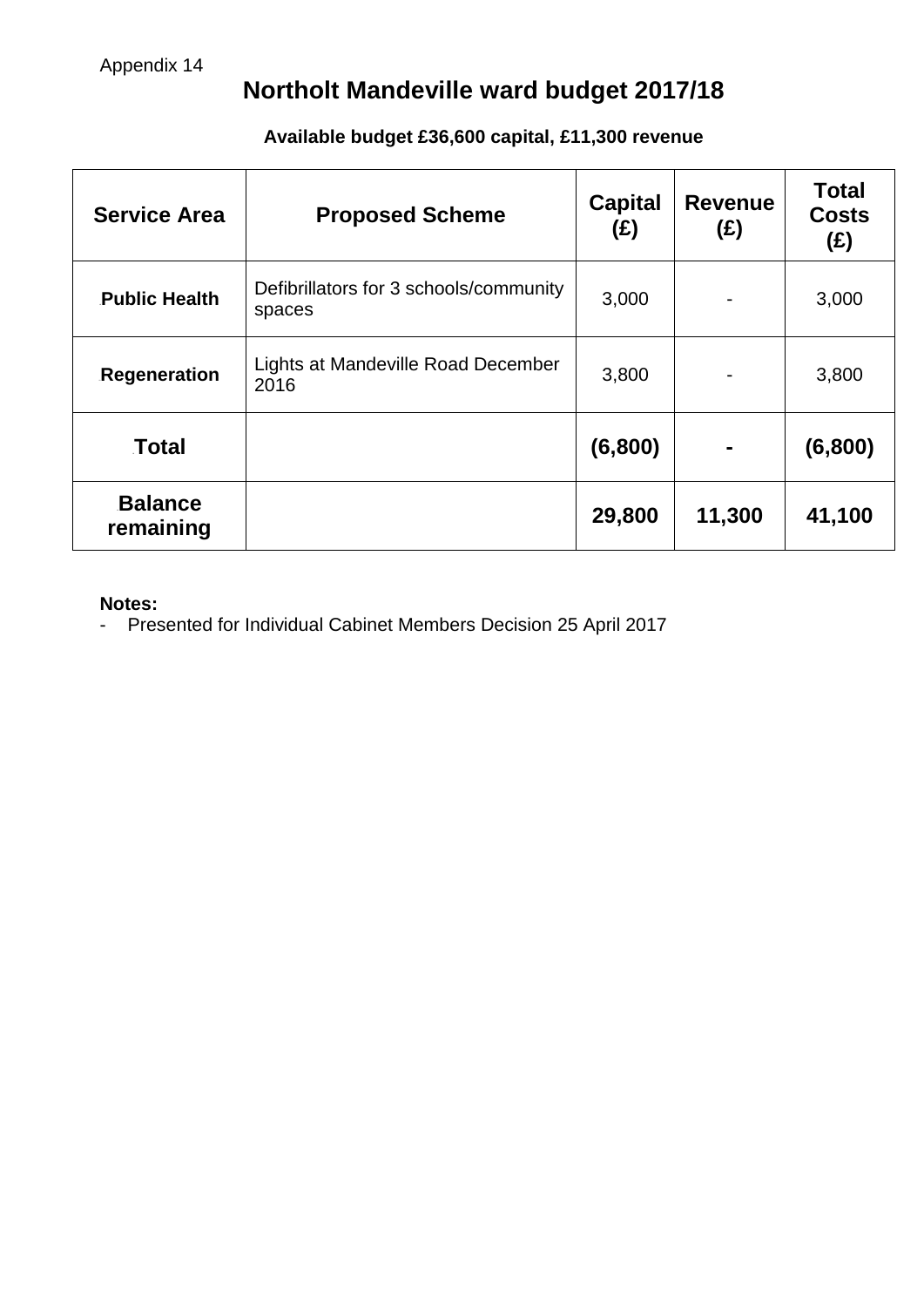## **Northolt West End ward budget 2017/18**

## **Available budget £96,300 capital, £17,500 revenue**

| <b>Service Area</b>            | <b>Proposed Scheme</b>                              | <b>Capital</b><br>(E) | <b>Revenue</b><br>(E) | <b>Total</b><br><b>Costs</b><br>(E) |
|--------------------------------|-----------------------------------------------------|-----------------------|-----------------------|-------------------------------------|
| <b>Regeneration</b>            | Festive lights at Yeoding Lane<br>December 16       |                       | 1,100                 | 1,100                               |
| <b>Public Health</b>           | Defibrillators at 3 schools/community<br>space      | 3,000                 |                       | 3,000                               |
| Community<br><b>Management</b> | Compost toilets for Lime trees<br>Allotments   & II | 3,000                 |                       | 3,000                               |
| Total                          |                                                     | (6,000)               | (1, 100)              | (7, 100)                            |
| <b>Balance</b><br>remaining    |                                                     | 90,300                | 16,400                | 106,700                             |

#### **Notes:**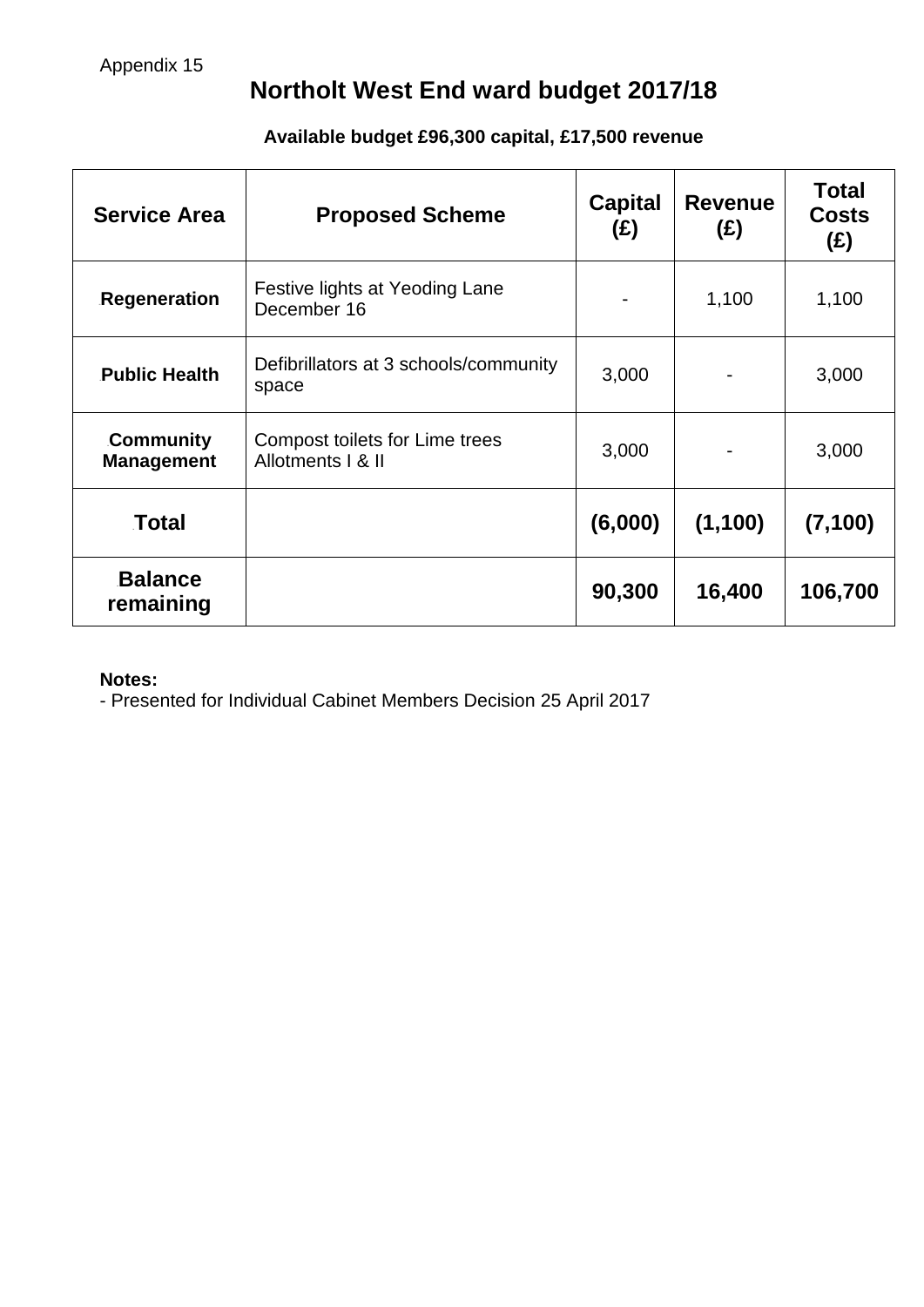### **Norwood Green ward budget 2017/18: Proposed projects Available budget £68,300 capital, £13,800 revenue**

| <b>Service Area</b>   | <b>Proposed Scheme</b>                                                                                                                       | <b>Capital</b><br>(E) | <b>Revenue</b><br>(E) | <b>Total</b><br><b>Costs</b><br>(E) |
|-----------------------|----------------------------------------------------------------------------------------------------------------------------------------------|-----------------------|-----------------------|-------------------------------------|
| <b>Parks</b>          | Composting toilet for Wolf fields<br>(with ramp to help accessibility)                                                                       | 1,200                 |                       | 1,200                               |
| <b>Parks</b>          | Replacement post and rail metal<br>fencing around Wolf Green and<br>replanting overgrown shrub beds                                          | 10,000                |                       | 10,000                              |
| <b>Parks</b>          | Oak posts set into grass area<br>outside Harewood Villas, Norwood<br>Road to prevent cars parking on<br>and damaging the grass.              | 600                   |                       | 600                                 |
| <b>Parks</b>          | New oak pergola at Wolf Fields at<br>the entrance to the bowls club                                                                          | 3,850                 |                       | 3,850                               |
| <b>Parks</b>          | Contribution towards meadow<br>improvements at Brent Meadow -<br>£500 would reseed 100 sq metres<br>of meadow.                               |                       | 500                   | 500                                 |
| <b>Major Projects</b> | Local history information project -<br>to cover fees required for research,<br>design and workshop time spent<br>with Khalsa School pupils   |                       | 500                   | 500                                 |
| <b>Miscellaneous</b>  | Hanging baskets for Uxbridge<br>Road on the south side from the<br>Iron Bridge to Green Drive                                                |                       | 1,250                 | 1,250                               |
| <b>Highways</b>       | Various minor parking schemes;<br>yellow line for Lyndhurst<br>Avenue                                                                        | 500                   |                       | 500                                 |
| <b>Miscellaneous</b>  | Contribution to HANGOT for 18<br>trees in Glade Park, and the<br>Norwood Green section of Hanwell<br>meadows to be planted in autumn<br>2017 |                       | 500                   | 500                                 |
| <b>Education</b>      | Defibrillator to be offered to each<br>school in the ward                                                                                    | 6,000                 |                       | 6.000                               |
| <b>Miscellaneous</b>  | Support for Hanwell Hootie 2017, a<br>contribution towards the running<br>costs of the stage in Viaduct<br>Meadow                            |                       | 5,000                 | 5.000                               |
| <b>Miscellaneous</b>  | Contribution towards setting up a<br>rap&drama group at Havelock<br><b>Community Centre with A2</b><br>Dominion                              |                       | 1,000                 | 1,000                               |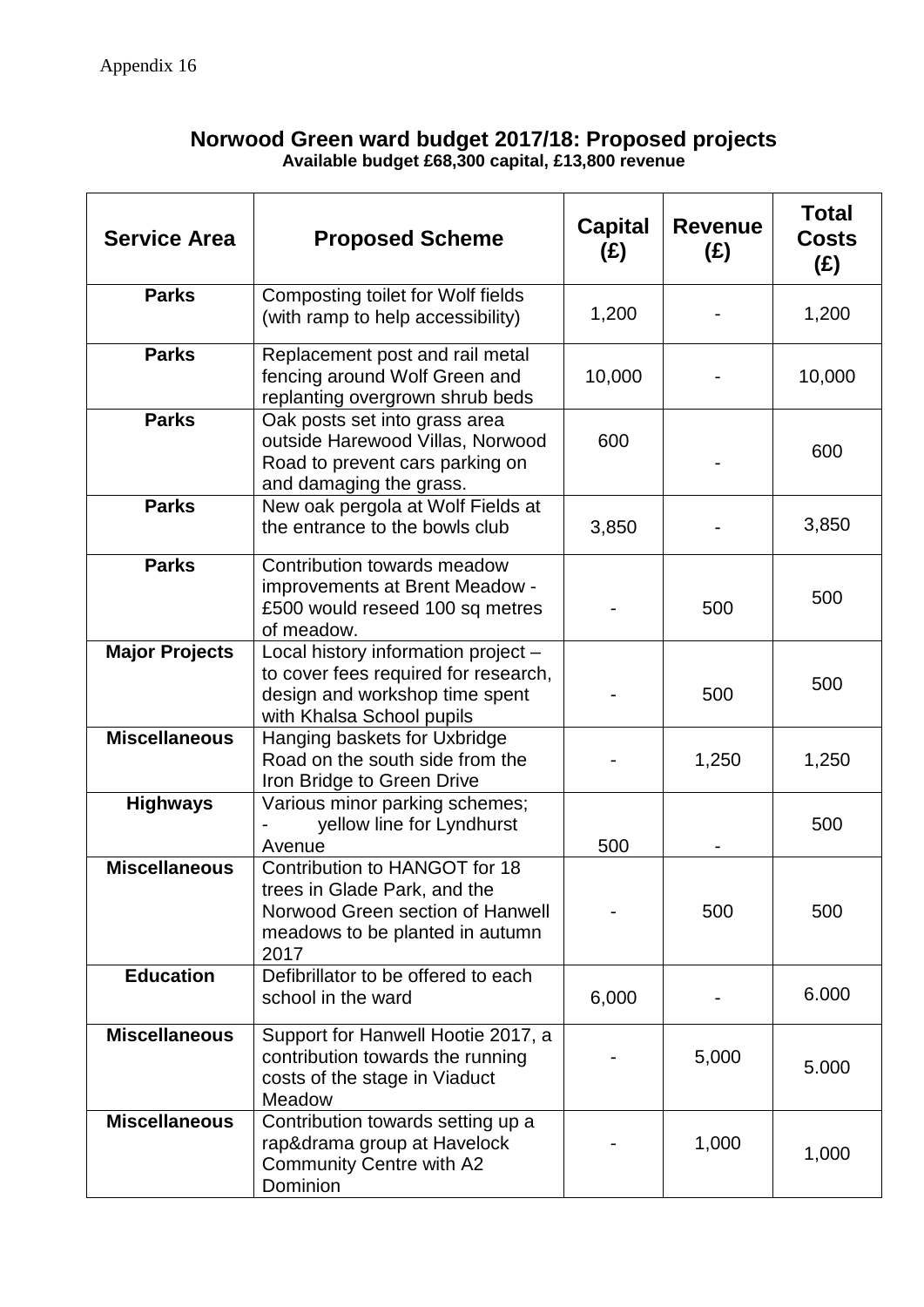| <b>Service Area</b>         | <b>Proposed Scheme</b>                                                                                                                                                                                  | <b>Capital</b><br>(E) | <b>Revenue</b><br>(E) | <b>Total</b><br><b>Costs</b><br>(E) |
|-----------------------------|---------------------------------------------------------------------------------------------------------------------------------------------------------------------------------------------------------|-----------------------|-----------------------|-------------------------------------|
| <b>Miscellaneous</b>        | *Contribution towards Windmill<br>Park community space<br><i>improvements</i>                                                                                                                           | 1,500                 |                       | 1,500                               |
| <b>Miscellaneous</b>        | Norwood Green community chest -<br>to support local residents groups<br>start-up projects that help build<br>trust between neighbours and pride<br>in their local area, up to a max of<br>£50 per group |                       | 500                   | 500                                 |
| <b>Miscellaneous</b>        | <b>Contribution towards Wolsey Close</b><br>for improvement drainage system                                                                                                                             | 1,000                 |                       | 1,000                               |
| Total                       |                                                                                                                                                                                                         | (24, 650)             | (9,250)               | (33,900)                            |
| <b>Balance</b><br>remaining |                                                                                                                                                                                                         | 43,650                | 4,550                 | 48,200                              |

### **Notes:**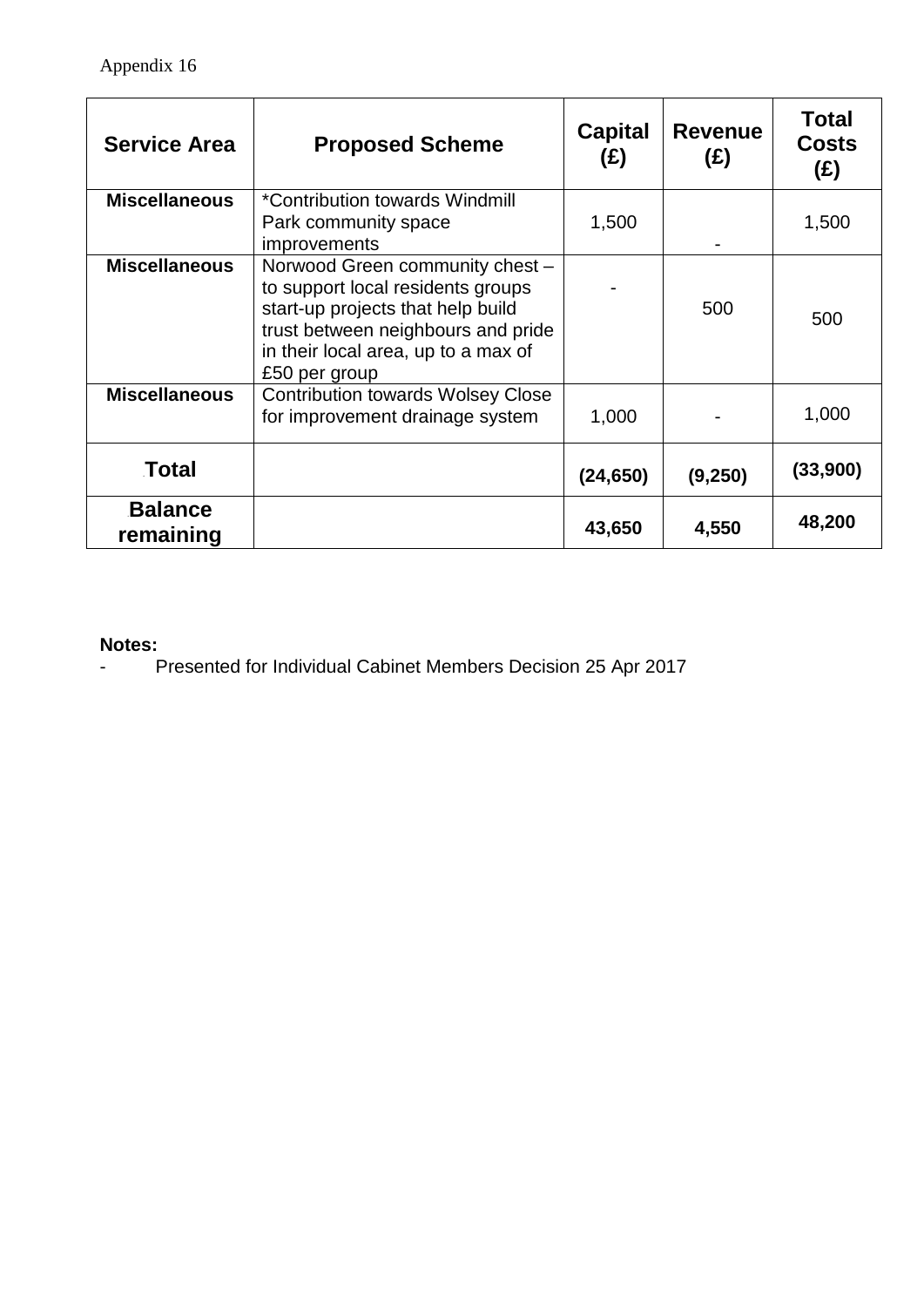# **Perivale ward budget 2017-18**

| <b>Service Area</b>         | <b>Proposed Scheme</b>                                                                                           | <b>Capital</b><br>(E) | <b>Revenue</b><br>(E) | <b>Total</b><br><b>Costs</b><br>(E) |
|-----------------------------|------------------------------------------------------------------------------------------------------------------|-----------------------|-----------------------|-------------------------------------|
| Community                   | <b>Perivale Carnival</b>                                                                                         |                       | 1,000                 | 1,000                               |
| <b>Public Health</b>        | Two Defibrillators for<br>schools                                                                                | 2,000                 |                       | 2,000                               |
| <b>Highways</b>             | Minor Parking Schemes -<br><b>Extend DYLs at Walmgate</b><br>Road and Parking<br><b>Restrictions at Bideford</b> | 2,000                 |                       | 2,000                               |
| Total                       |                                                                                                                  | 4,000                 | 1,000                 | 5,000                               |
| <b>Balance</b><br>Remaining |                                                                                                                  | 43,800                | 11,300                | 55,100                              |

## **Proposed project Available budget capital £47,800 and revenue £12,300**

#### **Notes:**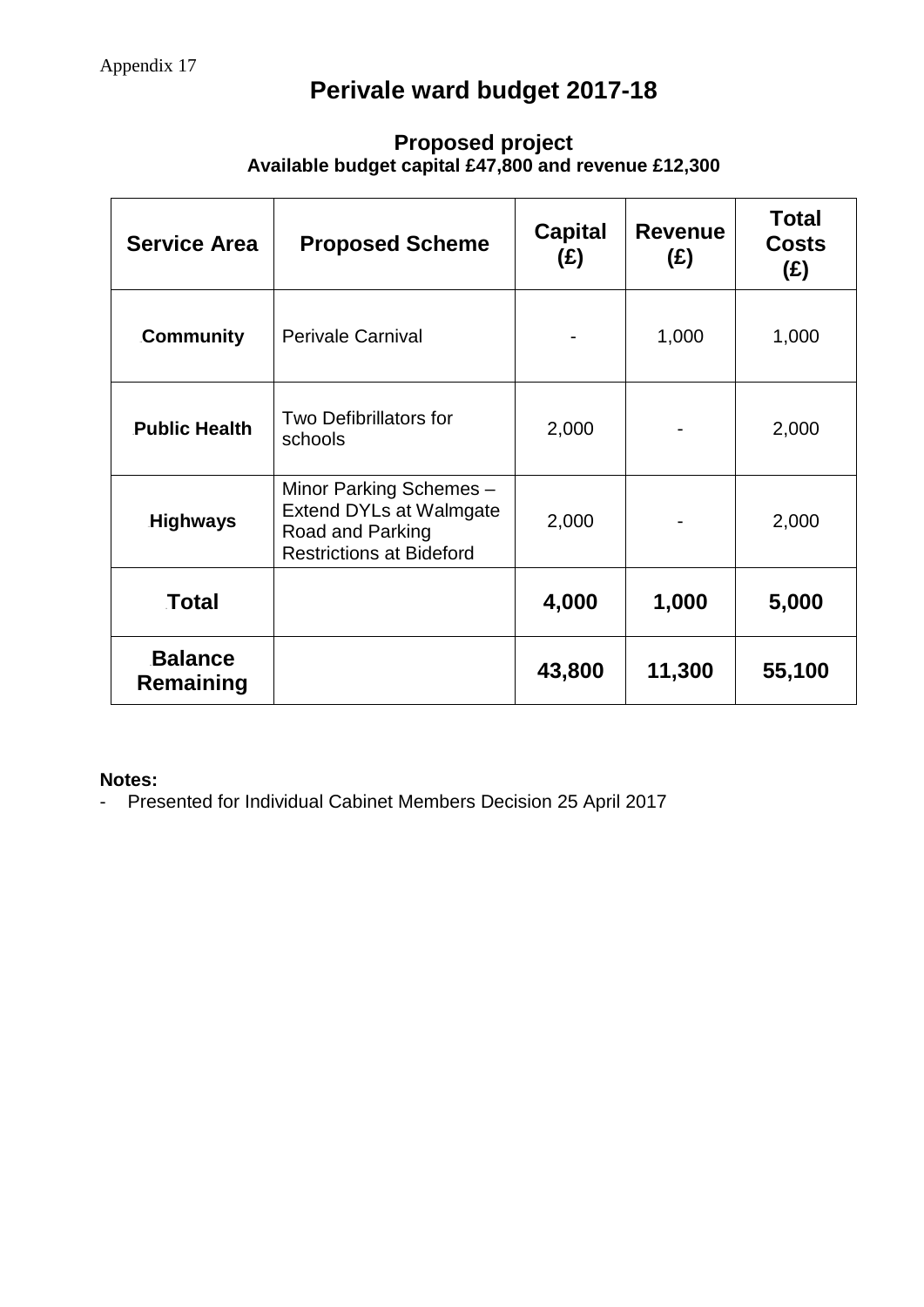# **South Acton ward budget 2017-18**

## **Available budget £69,800 capital, £8,600 revenue**

| <b>Service Area</b>                             | <b>Proposed Scheme</b>                                                                     | <b>Capital</b><br>(£) | <b>Revenue</b><br>(E) | <b>Total</b><br><b>Costs</b><br>(E) |
|-------------------------------------------------|--------------------------------------------------------------------------------------------|-----------------------|-----------------------|-------------------------------------|
| Highways/<br><b>Safer</b><br><b>Communities</b> | Removal of planters<br>outside Lombard Court,<br><b>Crown Street</b>                       | 1,600                 |                       | 1,600                               |
| <b>Highways</b>                                 | Removal of jutting wall by<br>Acton Lane bridge<br>- joint project with<br>Southfield ward | 4,800                 |                       | 4,800                               |
| <b>Parks</b>                                    | Mill Hill Gardens entrance<br>refurbishments                                               | 10,000                |                       | 10,000                              |
| <b>Health and</b><br><b>Safety</b>              | <b>Automated External</b><br><b>Defibrillators</b>                                         | 3,000                 |                       | 3,000                               |
| Total                                           |                                                                                            | (19, 400)             |                       | (19, 400)                           |
| <b>Balance</b><br>remaining                     |                                                                                            | 50,400                | 8,600                 | 59,000                              |

### **Notes:**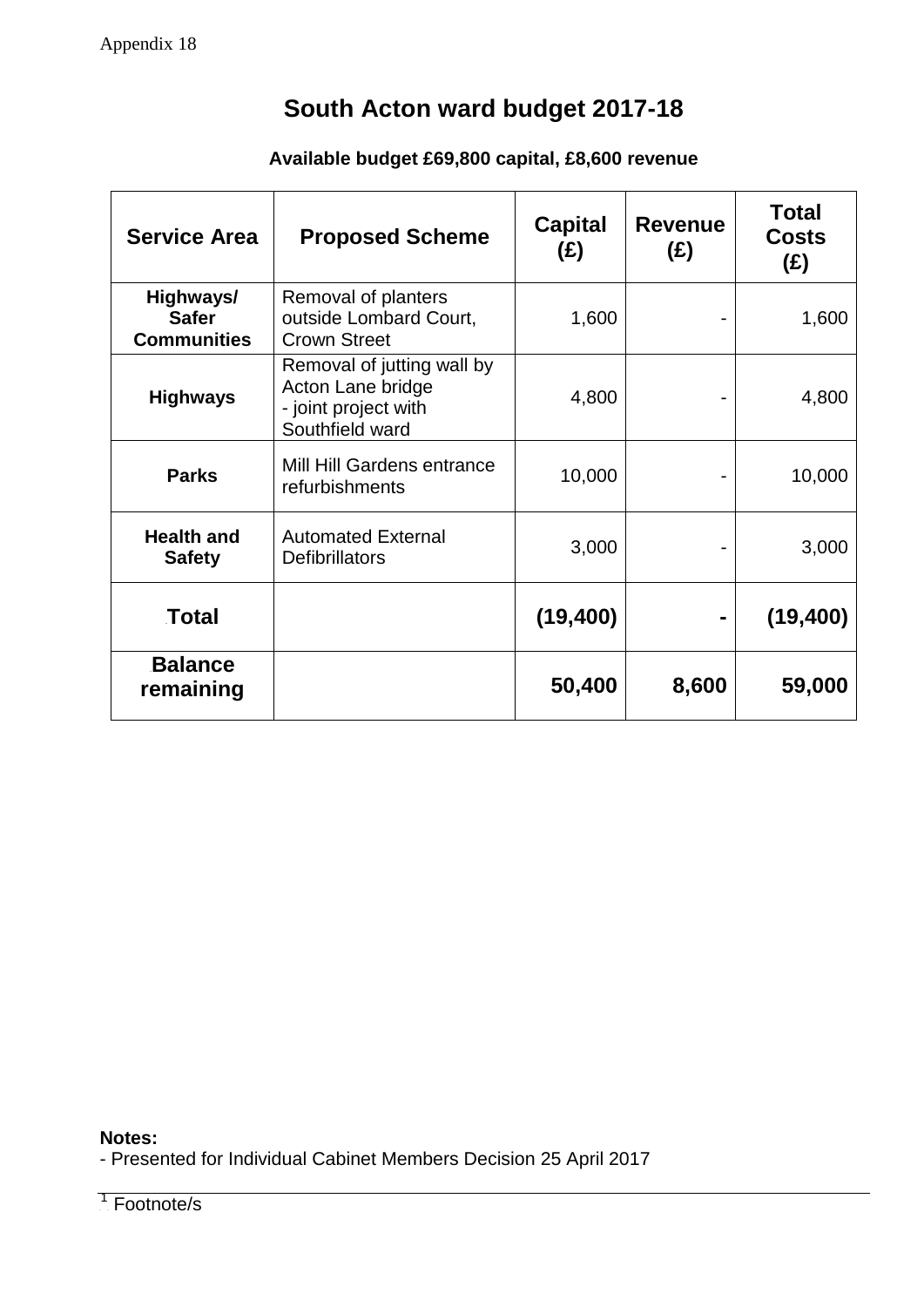# **Southfield ward budget 2017-18**

## **Available budget £54,900 capital, £10,600 revenue**

| <b>Service Area</b>                   | <b>Proposed Scheme</b>                                                                      | <b>Capital</b><br>(E) | <b>Revenue</b><br>(E) | <b>Total</b><br><b>Costs</b><br>(E) |
|---------------------------------------|---------------------------------------------------------------------------------------------|-----------------------|-----------------------|-------------------------------------|
| Parks                                 | Standing water on Acton<br>Green Common pathway                                             | 3,000                 |                       | 3,000                               |
| Parks                                 | <b>Community Herb Garden</b><br>for Acton Green                                             |                       | 2,050                 | 2,050                               |
| <b>Trees</b>                          | Planting of street trees<br>around the ward 2017-18                                         |                       | 6,000                 | 6,000                               |
| <b>Community</b><br><b>Management</b> | Phase 2 – Forest School<br>by the Scouts Hut, Rugby<br>Road                                 | 5,000                 |                       | 5,000                               |
| <b>Community</b><br><b>Management</b> | Contribution to Turnham<br>Green bridge public art                                          | 5,000                 |                       | 5,000                               |
| <b>Community</b><br><b>Management</b> | <b>Contribution to Acton</b><br><b>Homeless Care</b>                                        |                       | 2,500                 | 2,500                               |
| <b>Highways</b>                       | Removal of jutting wall by<br>Acton Lane bridge<br>- joint project with South<br>Acton ward | 7,200                 |                       | 7,200                               |
| <b>Highways</b>                       | <b>Hardwicke Road Minor</b><br><b>Parking Scheme</b>                                        | 1,200                 |                       | 1,200                               |
| <b>Met Police</b>                     | Cost of venue for<br>Southfield Safer<br>Neighbourhood Panel's<br><b>AGM</b>                |                       | 50                    | 50                                  |
| Total                                 |                                                                                             | (21, 400)             | (10, 600)             | (32,000)                            |
| <b>Balance</b><br>remaining           |                                                                                             | 33,500                |                       | 33,500                              |

### **Notes:**